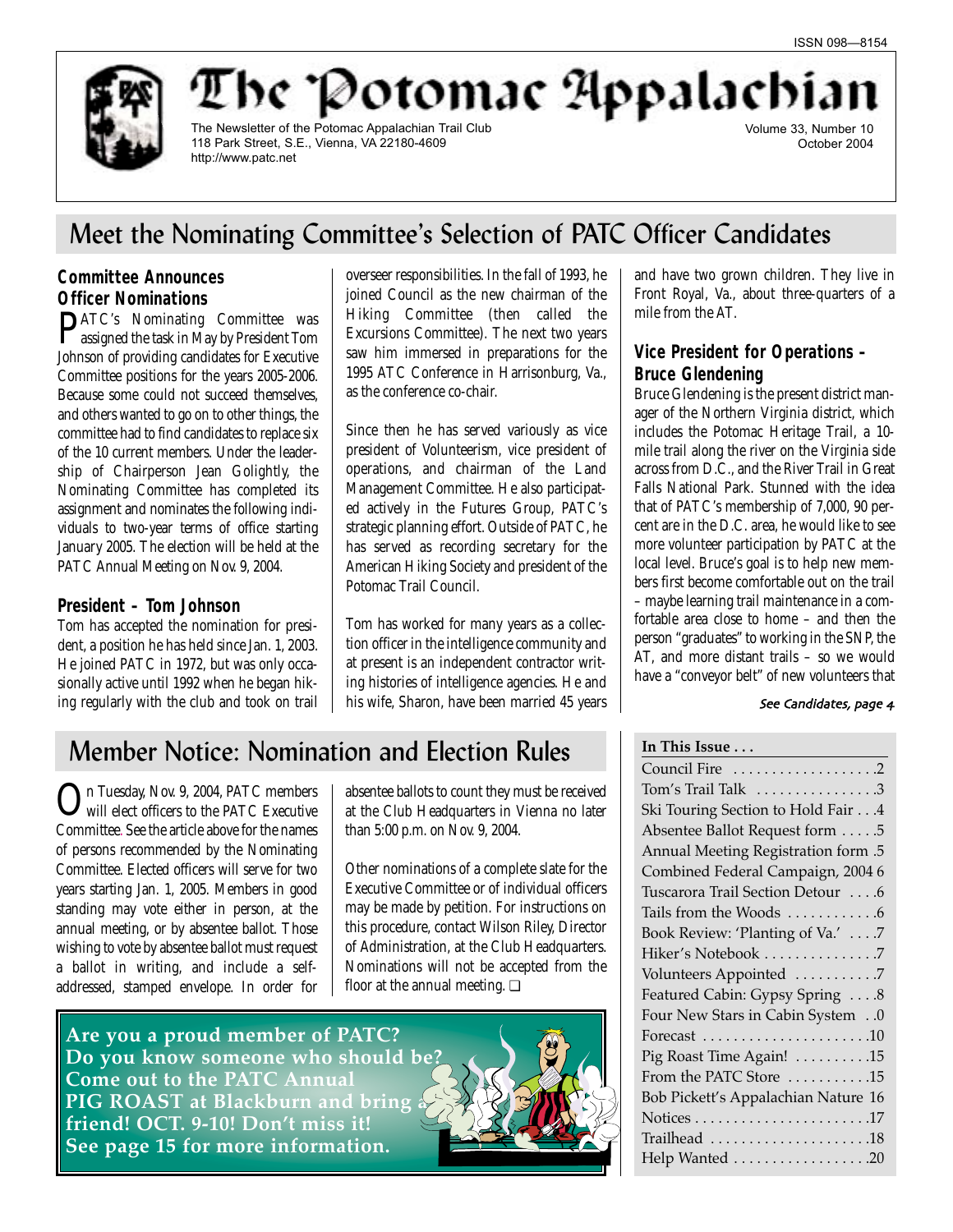### **Council Members, Chairs and** *PA* **Staff**

#### **Officers**

**President:** Tom Johnson (president@patc.net) Weekdays, Reston, Va, ph. 703/435-2755 Weekends, Front Royal, ph. 540/622-6422 **VP Volunteerism:** Mickey McDermott **VP Operations:** Fred "Hop" Long **Treasurer:** Gerhard Salinger **Secretary:** Georgeann Smale (gsmale99@yahoo.com) **Supervisor of Trails:** Liles Creighton **Supervisor of Membership:** Susan Nelson **Supervisor of Land Management:** Chris Mangold, csm5749@yahoo.com **Supervisor of Facilities:** Larry Marcoux **Supervisor of Education, Information, and Activities:** Lisa Still

**General Counsel:** Charles Sloan

#### **Sections/Chapters**

**Mountaineering Section:** Andy Britton **SMRG:** Mike Kennedy, chair@smrg.org **Ski Touring Section:** Bert Finkelstein **North Chapter:** Pete Brown **N. Shenandoah Valley Chapter:** Lee Sheaffer **S. Shenandoah Valley Chapter:** John Held **Charlottesville Chapter:** John Shannon **West Virginia Chapter:** Judy Smoot

## **Standing Committee Chairs**

**(Council Members) AT Corridor Monitoring:** Tom Lupp **Blackburn Trail Center:** Chris Brunton **Budget:** David White **Cabins Operations:** Mel Merritt **Cabin Construction:** Charlie Graf **Computer Services:** Stephen Koeppen and Jose` Rojas **Conservation:** Jeff Pearcy **Grants & Donations:** Susan Nelson **Endowment:** Don Price **Finance:** Gerhard Salinger **Hikes:** Karen Brown & Lee Sheaffer **Land Management:** Chris Mangold, csm5749@yahoo.com **Legal:** Charles Sloan **Maps:** Dave Pierce **Maryland Appalachian Trail Management Committee:** Charlie Graf *Potomac Appalachian:* Linda Shannon-Beaver **Public Affairs:** George Still **Publications:** George Meek **Sales:** Tim Hanlon **Shelters:** Frank Turk **Trail Lands Acquisition:** Phil Paschall **Trail Patrol:** Holly Wheeler

**Tuscarora Trail Land Management:** Vacant

### **Special Committees/Ongoing Activities**

**Archives & Library:** Carol Niedzialek **Cabin Reservations:** Shakuntala Ghare **Club Naturalist:** Bob Pickett **Deputy Finance Committee Chair:** John Ferguson **Deputy Supervisor of Trails:** Jon Rindt **Headquarters Facility:** Orron Kee **Information/Sales Desks:** Annetta DePompa **Medical:** Vacant **Shelters, Cabins, & Cabins Land Fund:** Larry Marcoux **SNP Boundary Trailheads Study Group:** Mark Holland **Tuscarora Trail Shenandoah Valley Project:** Phoebe Kilby & Larry Bradford

#### *Potomac Appalachian*

**Chief Editor:** Linda Shannon-Beaver PA@patc.net **Features Editor:** Joanne Erickson **Forecast Editor:** Suzie Shannon PA-Forecast@patc.net

## Council Fire

The Potomac Appalachian Trail Club's regularly scheduled Council meeting was held at Club Headquarters on Aug. 10, 2004. President Tom Johnson notified Council members that the description of officer's duties and responsibilities was undergoing revision. He also noted that the annual reports for 2004, detailing volunteer projects and volunteer hours, would be due in the fall. Administrator Wilson Riley informed Council that, on final appeal, the Combined Federal Campaign approved PATC's participation in this year's fund-raising campaign. Also, L.L.Bean donated \$2,000 to PATC, \$1,000 to be spent on the Carriage House roof at Blackburn and \$1,000 for trail construction tools. In addition, the company donated a dozen first aid kits to the club.

## **Finance**

Treasurer Gerhard Salinger distributed the monthly budget report for July, 2004, noting that, while revenues from memberships and cabin rentals were less than expected, club expenditures were also less than projected for the year. Gerhard assumed the position of acting Budget Committee chair and distributed a timetable for planning the 2005 budget.

## **Facilities**

Council approved a motion to allocate \$1,300 from the Cabins Land Fund for building a cookshed for the Johnson Cabin.



## **Volunteerism**

*Membership:* Susan Nelson submitted the membership report for Aug. 10, 2004, noting membership stood at 6,627. As grants and donations chair, Susan Nelson, accompanied by Jim Peterson, met on Aug. 9 with Pennsylvania's Department of Conservation and Natural Resources to discuss the state's conservation policy and incentives.

*Hikes:* Lee Sheaffer reported another successful joint American Hiking Society/PATC Capital Hill hike, attended by nine participants, on the Ovoka Tract.

*Maps:* Dave Pierce distributed an information sheet for map revisions status as of August 2004. He also distributed information on updates for the AT trail guide in Maryland.

*AT corridor management:* Tom Lupp notified Council he had prepared a new Power Point presentation on the corridor monitor program. It is available for viewing on the PATC Web site.

### See Council Fire, page 3

## **HEADQUARTERS** HOW TO CONTACT US FOR CABIN RESERVATIONS, MEMBERSHIP INFORMATION, AND SALES

Address: 118 Park Street, S.E., Vienna, VA 22180 Hours: Monday through Thursday, 7 p.m. to 9 p.m. and Thursday and Friday 12 noon to 2 p.m.<br>Phone  $\#$ : 703/242-0315 24-hr. Activities Tape #: 703/242-0965 To receive an information packet: Extension 10 To leave a message for the Club President, Tom Johnson: Extension 40 Club e-mail: info@patc.net Facsimile #: 703/242-0968 World Wide Web URL: http://www.patc.net

## **STAFF**

## DURING REGULAR BUSINESS HOURS

Director of Administration: Wilson Riley (Ext. 11) e-mail: Wriley@patc.net Trails Management Coordinator: Heidi Forrest (Ext. 12) e-mail: hforrest@patc.net Business Manager: Monica Clark (Ext. 15) e-mail: mclark@patc.net Membership/Cabin Coordinator: Pat Fankhauser (Ext. 17) e-mail: pfankhauser@patc.net Sales Coordinator: Maureen Estes (Ext. 19) e-mail: mestes@patc.net

Bus/Metro Directions to Headquarters: For more information about Metrobus routes or Metrorail lines, schedules, fares, and parking fees, call the Metro at 202/637-7000. The TDD number is 202/638-3780.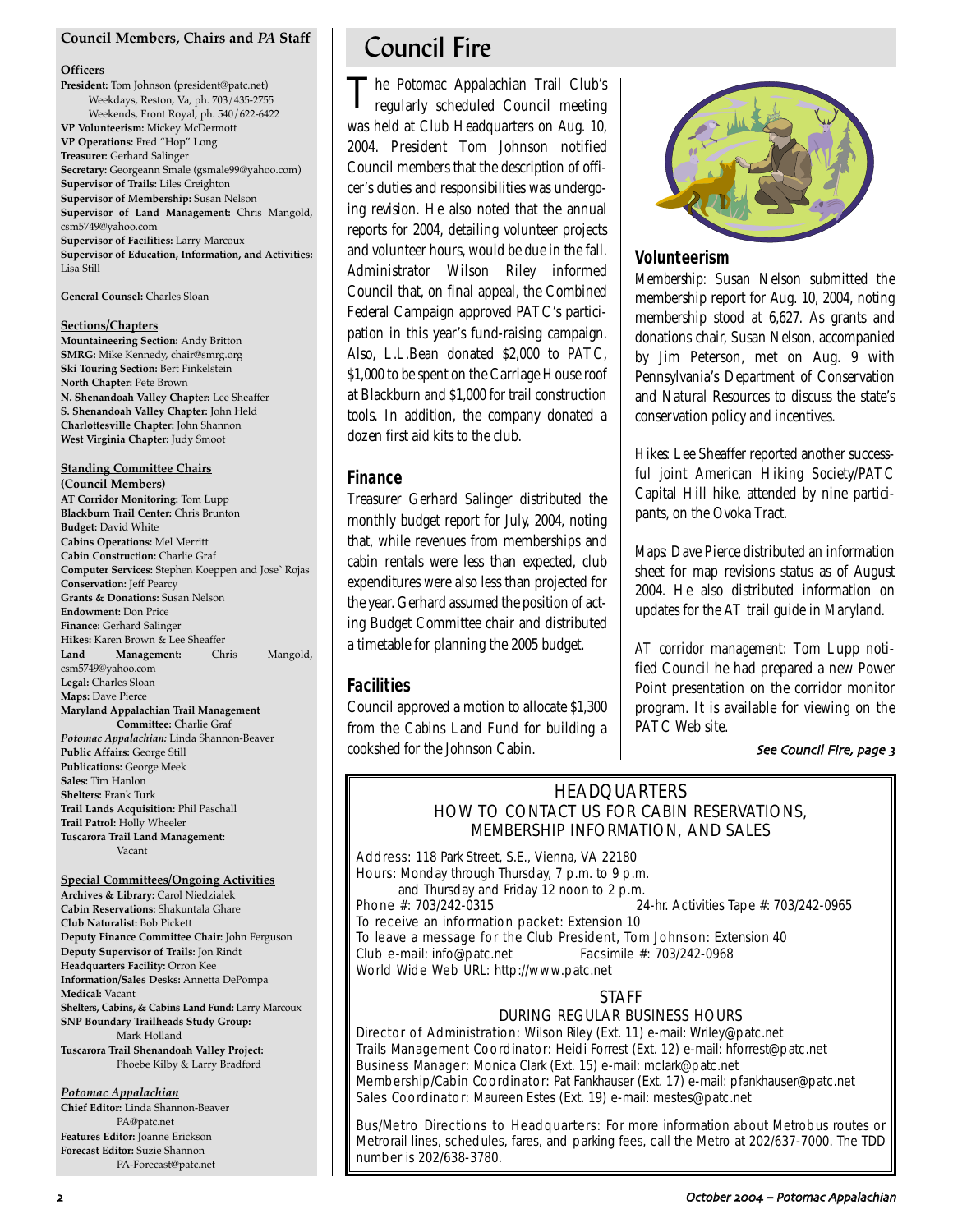## Tom's Trail Talk

## **From the Mailbag, Part II**

Stan Berns of Nethers, Va., recently sent a letter to the *Madison Eagle*, defending PATC's decision to purchase a piece of property to be used as a parking lot for Old Rag hikers. Stan's elegance of language was matched only by his expression of many of PATC's deepest-held ideals. Here is an extract from his letter, republished with his permission.

*Thank you, Mrs. Thelda Kestenbaum, for your very intelligent move in selling land to the Potomac Appalachian Trail Club. Shenandoah National Park's plans for that land – the new Old Rag parking lot and visitor contact station – will be a grand plus for the neighborhood, for Madison County, and for visitors to our backyard wonder of a mountain.*

*The Park's very rational stewardship of Nature's gift to Madison Co. is continuing with the new parking design. This is something we all will be able to take continuing pride in. This move of creating a secluded parking lot is in the tradition of improving citizen access to nature, which goes back to the initial charter of the National Park Service and its more recent creation, the Shenandoah National Park, some 70 years ago. It is part of the continuum of change for the better in line with the ideas of George Pollock and other early Park enthusiasts.* 

*For many of our city cousins, Old Rag is their portal to nature. We here in Madison County are co-stewards, along with SNP, of this taste of nature. The hikers' experience will get off on the right foot, so to speak, under the new plan since as soon as they step out of their vehicles they will step directly onto Park-controlled land. The aesthetic experience will begin immedi-*

*ately – not a mile's walk up a residential road. The skill of the Park's landscape architect will add to that experience, creating an ambience that reflects the full-bloomed nature waiting just up the trail. The theatricality of it all will be enhanced from the hikers' perspective. This is what "Hiking Old Rag" is about for the hundreds of thousands*



*of city dwellers who have come to value Old Rag as an important place of refuge and a way of "getting back to nature."*

*Old Rag isn't necessarily a meditative experience in solitude. This fact is not unique to Old Rag – the days of the woods as a place of solitude are long gone in the United States, unless you feel secure enough to go off the trail and into the wilderness. We local folk have the experience and accompanying security to hike those less trodden paths. For city dwellers, however, the formality and familiarity of the trails and the company of other hikers is necessary for taking those initial steps into nature. –* Stan Berns ❏

*—Tom Johnson*

## Council Fire, from page 2

*Trail Patrol:* Holly Wheeler noted that nine participants had attended Trail Patrol's July 17-18 CPR and first aid class. She also reported that one of the Ridgerunners had reported a break-in at one of the club's Pennsylvania cabins. At Annapolis Rock, the Ridgerunner, as well as several Trail Patrol members, assisted in the rescue of a climber who fell at the rocks.

*Naturalist:* Working with the Virginia Game and Inland Fisheries, Bob Pickett located globally rare mussels at Swift Run, just below the Vining Tract. And, he noted, Shenandoah National Park will begin removal of two invasive plants, garlic mustard and ailanthus trees, in the North District of the park.

The August Council meeting was attended by seven club officers, 11 committee chairs, two chapter representatives, three section representatives, one staff member, and 13 other club members. ❏

*—Georgeann Smale, Secretary*

## Ski Touring Section to Hold Annual Ski Fair

**PATC's Ski Touring Section, the largest**<br>Nordic ski club in the entire Delmarya Nordic ski club in the entire Delmarva area dedicated solely to cross-country skiing, will hold its annual Ski Fair on Saturday, Nov. 6, noon to 5:00 p.m. at PATC Headquarters at 118 Park Street, Vienna, Va. Featuring over two dozen public trips scheduled over the upcoming winter ski season, as well as work trips to help prepare much-used ski trails for the season, the Ski Fair is the premier event kicking off the cross-country ski season. Features include:

❏ Where and when to ski on weekends in West Virginia, Maryland, and Pennsylvania, as well as long-distance trips to Mount Rainer National Park, the White and President's ranges in New Hampshire, Tug Hill and Adirondack destinations in New York, the Far Hills in Quebec, and St. Moritz, Switzerland.

❏ Learn how to start XC skiing – new ski gear, ski safety, and ski care.

❏ Presentations on past trips and interesting topics.

❏ A great opportunity to meet STS trip leaders and members so you can learn

about and sign up for trips on the spot. ❏ New and used ski gear for sale by mem-

## bers and vendors. **Join the Action**

Be among the first to apply for trips scheduled from December 2004 through March 2005, and sign up for work trips scheduled in November and December. STS trips are inexpensive, fun, friendly, and led by members with years of skiing and trip-leading experience. Chat with other attendees, from masters to novices. Bring used XC ski equipment for the sale, snacks to share, your skiing stories, and of course your checkbook to make a deposit on the trips.

At last year's Ski Fair, several vendors offered new equipment. Used ski equipment was available from members and other attendees at the fair. Programs in the back presentation room were generally well attended. With seating for more than 30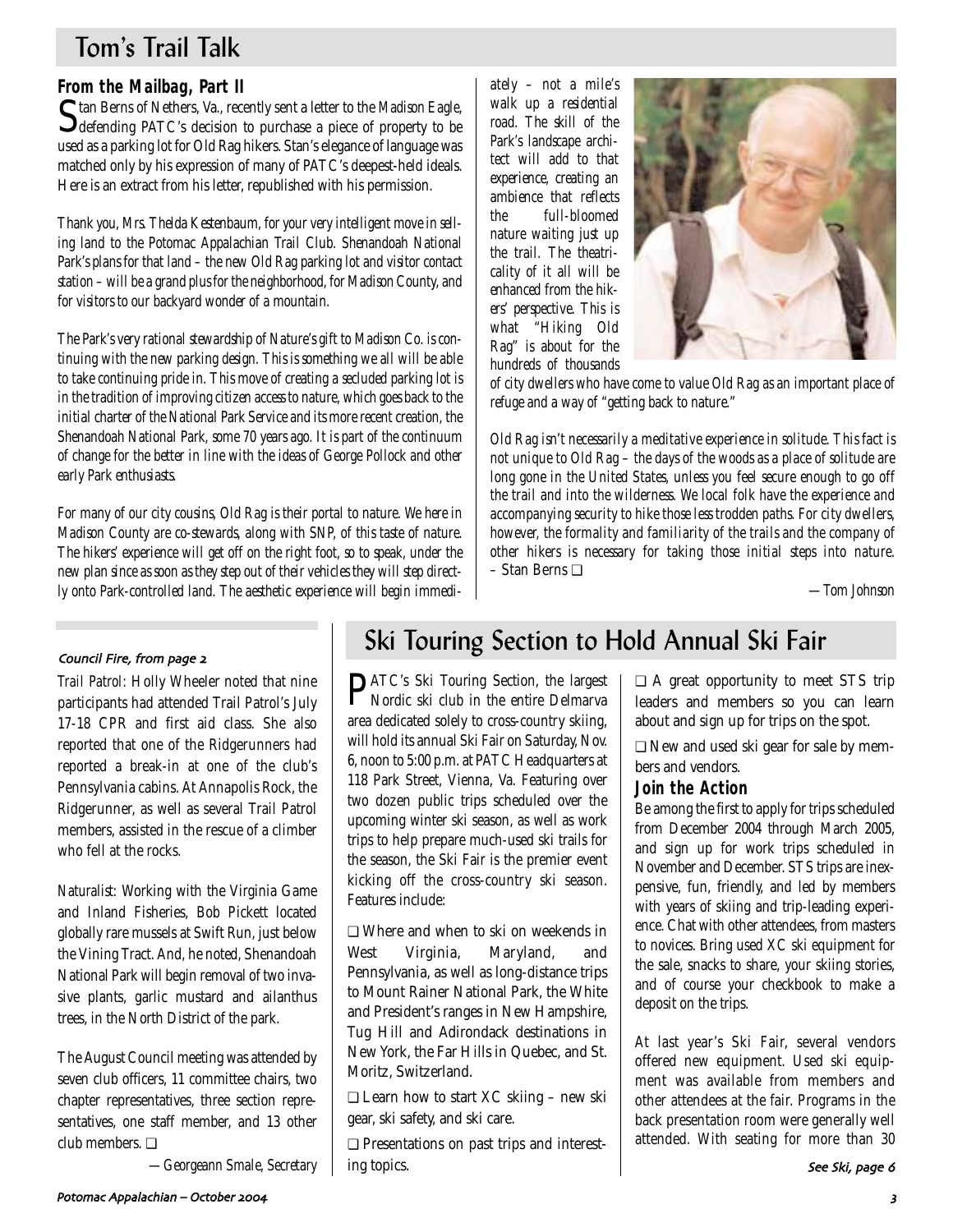### Candidates, from page 1

develop skills through a more established (meaning better) training system.

Bruce is also the treasurer of the Potomac Heritage Trail Association, which promotes the idea of a hiking trail along the entire length of the Potomac River. In the real world, Bruce is currently an attorney with the Federal Aviation Administration. He and his wife, Cecile, have been married 21 years with two children – 11th grader Julia and 7th grader Anna – and lives in McLean, Va., only a half-mile from the Potomac River and the Potomac Heritage Trail.

## **Vice President for Volunteerism – Lee Sheaffer**

Lee Sheaffer, a PATC member for eight years, is currently the co-chairman of the Hiking Committee and president of the Northern Shenandoah Valley Chapter. In addition to leading hikes for the Northern Shenandoah Valley Chapter and a congressional hike series for PATC and the American Hiking Society, he publishes the Chapter newsletter *NOVA SHEN* and was editor of the PATC publications *Appalachian Trail Guide to Shenandoah National Park* and *Hiking Guide to the Pedlar District George Washington National Forest.* Lee is also a member of the Appalachian Trail Council, American Hiking Society, and The Nature Conservancy.

Hiking is Lee's passion and form of exercise. He feels it is essential to support organizations that build, nurture, and promote local and national trail systems with not only money but also with our time and efforts as well. He looks forward to a long and productive relationship with PATC in whatever capacity he is able to perform.

Lee graduated from Randolph Macon College, Ashland, Va., in 1980. Since 1988, he has worked as an air traffic controller for the FAA in Leesburg, Va. He and Terrie, his wife of 16 years, have two children – Hunter, 15, and Cody, 12.

## **Secretary – Alan Day**

Alan Day joined PATC in 1998 after having hiked for more than 30 years on local trails built and maintained by the club. Check out maps and photos of some of these hikes at http://DayHikes.org/. He first met Tom Johnson when he approached PATC for assistance in making the video, "Day Hikes in the Metro Area" (no pun intended), which airs from time to time on cable Channel 10 in Fairfax County. Alan also made a video of National Trails Day 1998 on the Potomac Heritage Trail and a second one about Sugarloaf first aired in 2000. The Sugarloaf video connected him to the Cadillac Crew, and he is now a regular member of that crew.

When he retired from the CIA in October 2003, Alan decided he wanted to become even more active in supporting PATC. He has served as secretary and president of the Deepwood Homeowners Association in Reston and, after talking to the current Secretary Georgeann Smale, he was willing to accept the nomination to the secretary position.

## **Treasurer – Tim Hanlon**

Tim Hanlon has been acting PATC sales chairman since 2004 and on the Finance Committee of the board for the American Hiking Society since 2003. Before these volunteer positions he was treasurer of the New York/New Jersey Trail Conference in 2002- 2003.

He relocated to McLean, Va., to join PricewaterhouseCoopers as a senior associate in their global risk management services, internal audit practice. He is currently performing Sarbanes Oxley work related to SEC requirements for public companies and has a variety of local and regional clients. He has extensive internal auditing experience and has worked at such companies as Asea Brown Boveri, American Arbitration Association, and Deloitte Haskins & Sells. He is a CPA in Connecticut, New Jersey, and Virginia. Tim lives in Vienna, Va., and has family in the Springfield, Va., and Georgetown, Washington, D.C., areas.

## **Supervisor of Education, Information and Activities – Jane Thompson**

As a member of PATC since 1992 Jane Thompson has been very active with both the West Virginia Chapter and PATC. From 1994 to 1999 she was president of the West Virginia Chapter and is currently the membership chairman for the chapter. Jane has also recruited speakers for the monthly meetings held at Highacre, published the chapter newsletter, and organized weekly hikes led by West Virginia Chapter members. She is currently a member of Trail Patrol, attends monthly Council meetings representing the West Virginia Chapter, leads the monthly New Member meetings, is on the Hike Leader Committee, and is active with the Shaver Hollow environmental education program. Additionally, she has worked on trails and shelters, participated with the 1995 ATC Conference in Harrisonburg, Va., and has volunteered in various other ways.

Growing up at the foot of Sugarloaf Mountain, in Montgomery County, Md., Jane spent many hours hiking, biking, and horseback riding along the trails and back roads. As a student at West Virginia University, she enjoyed seeing the state from the "underground up" with the Outings Club – caving, hiking, backpacking, and climbing. Summers were spent on trails in New Hampshire's White Mountains, and with PATC friends she has backpacked through the Grand Canyon, Wind Rivers, Canadian Rockies, and many sections of the AT; and she has also hiked in Costa Rica and the Adirondacks.

After joining PATC, she realized trails are not there with the sweep of a magic wand – but only by many hours of volunteer effort, not just in the physical aspect of building and maintaining trails, but also in educating people to the benefits, enjoyment, advocacy, and proper use and care of them. This can be achieved only by involving new organizations and interested individuals. Jane enjoys people and is excited about having an opportunity to be a part of this outreach with PATC.

## **Supervisor of Facilities – Mel Merritt**

Mel Merritt, cabins maintenance chairman since 1999, has been a member of PATC since 1979 and is a Life Member. In addition to participating in countless trail and cabin work trips, he and his wife, Nancy (also a PATC Life Member), are overseers of Mutton Top Cabin and live in Severna Park, Md., with their son Isaac. Mel currently holds the PATC record for outhouse relocation – dug pit, constructed liner, and moved outhouse with a four-person crew in 12 hours and is the highly lauded unofficial inventor of alternate uses for the McLeod.

PATC is not the only organization to benefit from Mel's profession as a custom homebuilder. He has gone on the Appalachian Service Project 13 times with the Severna Park United Methodist Church Youth Group, where he became known as an outhouse specialist, and has served on 12 United Methodist Volunteer Projects in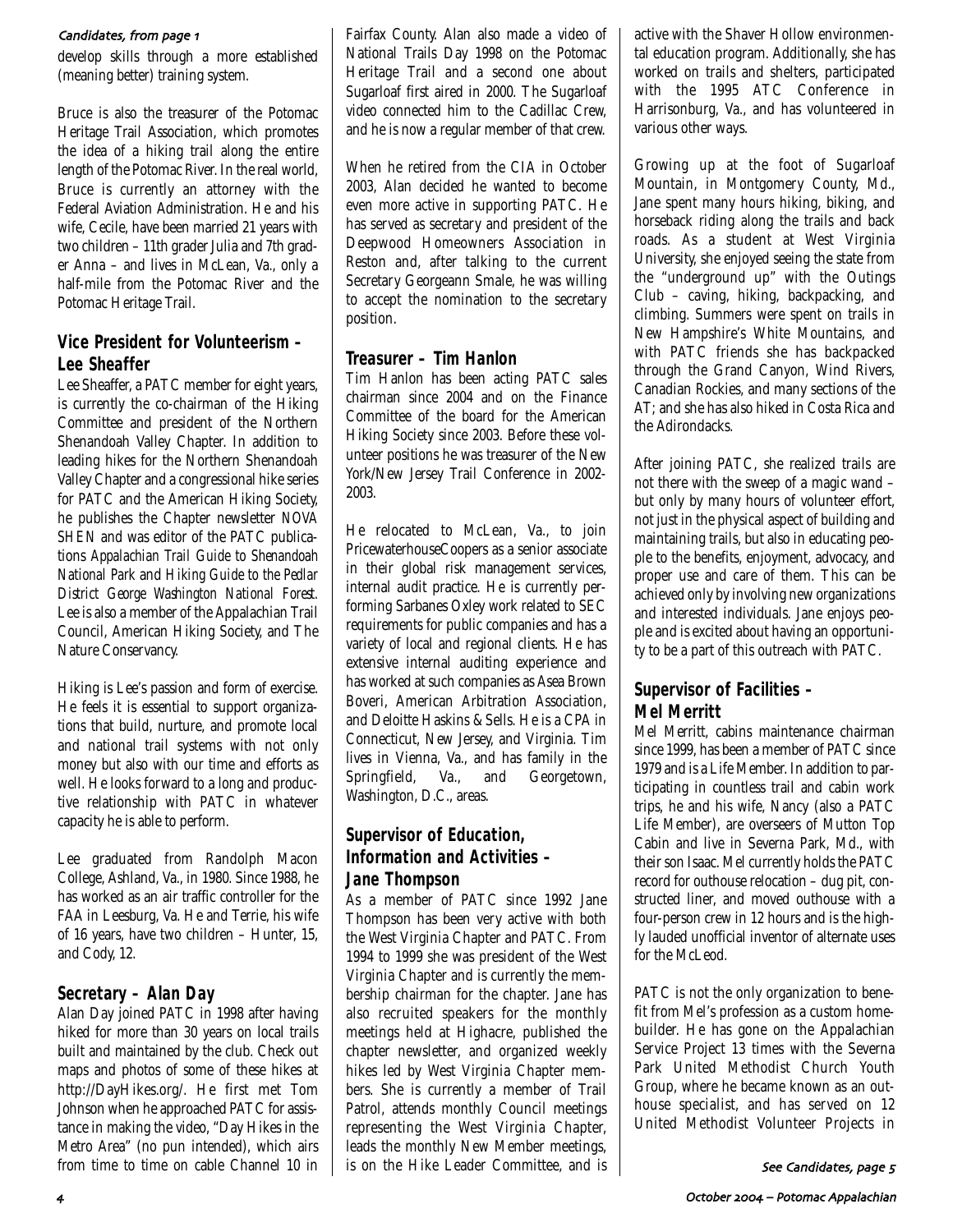### Candidates, from page 4

Alaska, the Caribbean, Russia, Zimbabwe, and Guatemala. He has also served on the administrative boards for many civic and cultural groups in Severna Park and Anne Arundel County and has been construction chairman for Arundel Habitat for Humanity.

## **Supervisor of Lands – Chris Mangold**

Chris Mangold, the incumbent supervisor of lands, is a member of ATC and PATC, which he joined in the early 1990s. During the '90s, he was involved in supplying data for the Map H update and has served as corridor monitor for two miles of the AT south of Keyes Gap. He has also been involved as a tract manager for the Vic Clark property.

He lives in New Market, Va., with Kim, his wife of 20 years, their three children, and his loyal trail companion and family dog, Otta. Chris has worked in the software development business since 1984, holding numerous positions at the development and managerial levels.

## **Supervisor of Membership – Georgeann Smale**

Goergeann, who has held the position of secretary since Jan. 1, 2003, is ready to move on to new challeges and has accepted the nomination to supervisor of membership. In 2002, she became an active member of the Trail Patrol and is currently the overseer for section A of the Billy Goat Trail in the C&O Canal National Historical Park.

As a Leave No Trace Trainer, Georgeann implemented a volunteer Trail Steward Program on the Billy Goat Trail in 2004. Volunteer trail stewards promote LNT principles to visitors to teach them ways to minimize their impact on the surrounding Bear Island Preserve.

Since 1999, she has volunteered with the C&O Canal Bike Patrol. In 2001, she biked the entire length of the canal, in sections; which is something she recommends as an alternative to through-biking. Georgeann lives in Bethesda, Md.

## **Supervisor of Trails – Liles Creighton**

Liles Creighton is the present supervisor of trails and served a term as the membership secretary starting in 2001. He is a Life Member of the Appalachian Trail Conference and became a member of PATC in 1987. After retiring in 1994, Liles became involved in PATC's Trails Committee. He worked on trail crews led by Pete Gatje and Rick Canter and became a regular member of the Cadillac Crew. He took over the overseership of a section of the AT and became district manager for trails in suburban Maryland. Liles worked on the Signs Committee and maintains the club's tools in the tool room at Headquarters.

He is a graduate of the U.S. Naval Academy and retired from service with the Navy: 10 years as a naval officer and 32 years as a civil servant. Liles and his wife, Beckie, live in Annapolis, Md. ❏

\_\_\_\_\_\_\_\_\_\_\_\_\_\_\_\_\_

*—Jean Golightly*

## Absentee Ballot Request

Please send me an absentee ballot for the November PATC Officer election. I understand that this ballot must be returned to PATC Headquarters by 5:00 p.m. Nov. 9, 2004.

Name: \_\_\_\_\_\_\_\_\_\_\_\_\_\_\_\_\_\_\_\_\_\_\_\_\_\_\_\_\_\_\_\_\_\_\_\_\_\_\_\_\_\_\_\_\_\_\_\_\_\_\_\_\_\_\_\_

Street Address: \_\_\_\_\_\_\_\_\_\_\_\_\_\_\_\_\_\_\_\_\_\_\_\_\_\_\_\_\_\_\_\_\_\_\_\_\_\_\_\_\_\_\_\_\_\_\_\_\_\_

City, State: \_\_\_\_\_\_\_\_\_\_\_\_\_\_\_\_\_\_\_\_\_\_\_\_\_\_\_\_\_\_\_\_\_\_\_\_\_\_\_\_\_\_\_\_\_\_\_\_\_\_\_\_\_\_

Zip Code: \_\_\_\_\_\_\_\_\_\_\_\_\_\_\_\_\_\_\_\_\_\_\_\_\_\_\_\_\_\_\_\_\_\_\_\_\_\_\_\_\_\_\_\_\_\_\_\_\_\_\_\_\_\_

Mail to: Wilson Riley Director of Administration PATC Headquarters 118 Park Street, S.E., Vienna, VA 221801

DON'T FORGET: Send a self-addressed, stamped envelope with this form.

## Registration for PATC's 77th Annual Meeting/Dinner

|                                                                                                                                                                                                                                                                                                                                                                                                                                                                       |                   |                               |                                 | Tuesday, Nov. 9, 2004, from 6:00 p.m. to 9:30 p.m., at the Northern Virginia Regional Park Authority's Atrium at Meadowlark Gardens. For more infor-<br>mation, please contact Pat Fankhauser at 703/242-0315, Ext. 17, or pfankhauser@patc.net. Don't delay, space is limited. Come out and join in celebrating |  |  |  |  |
|-----------------------------------------------------------------------------------------------------------------------------------------------------------------------------------------------------------------------------------------------------------------------------------------------------------------------------------------------------------------------------------------------------------------------------------------------------------------------|-------------------|-------------------------------|---------------------------------|------------------------------------------------------------------------------------------------------------------------------------------------------------------------------------------------------------------------------------------------------------------------------------------------------------------|--|--|--|--|
| Name:                                                                                                                                                                                                                                                                                                                                                                                                                                                                 |                   |                               | entre è preference (choose one) |                                                                                                                                                                                                                                                                                                                  |  |  |  |  |
| $\Box$ vegetarian                                                                                                                                                                                                                                                                                                                                                                                                                                                     |                   | □ chicken                     | $\Box$ beef                     |                                                                                                                                                                                                                                                                                                                  |  |  |  |  |
| Name:                                                                                                                                                                                                                                                                                                                                                                                                                                                                 |                   |                               | entreè preference (choose one)  |                                                                                                                                                                                                                                                                                                                  |  |  |  |  |
|                                                                                                                                                                                                                                                                                                                                                                                                                                                                       | $\Box$ vegetarian | $\Box$ chicken                | $\Box$ beef                     |                                                                                                                                                                                                                                                                                                                  |  |  |  |  |
|                                                                                                                                                                                                                                                                                                                                                                                                                                                                       |                   | Daytime phone number: Daytime |                                 |                                                                                                                                                                                                                                                                                                                  |  |  |  |  |
| Please enclose a check in the amount of \$35 (or list your credit card information below) per attendee for dinner. If you wish to attend the meeting and<br>not have dinner, please contact Pat Fankhauser and let her know you will be coming.<br>) Here is an additional \$77 to for the Trail Land Acquisition Fund for 77 years of service on the trails.<br>) Sorry, I can't attend the banquet, but here is \$77 to support PATC's Trail Land Acquisition Fund. |                   |                               |                                 |                                                                                                                                                                                                                                                                                                                  |  |  |  |  |
| For 77 years PATC has led hikes; constructed and renovated shelters and cabins; mapped the trails; taught trail construction, safety, and conserva-<br>tion; and built and cleared the trails in rain, snow, and sunshine. Your contribution will be used to enhance those activities. Let's celebrate as we<br>move into our 78th year!                                                                                                                              |                   |                               |                                 |                                                                                                                                                                                                                                                                                                                  |  |  |  |  |
|                                                                                                                                                                                                                                                                                                                                                                                                                                                                       |                   |                               |                                 | VISA/MasterCard Number: dinner(s) Expiration Date: Please charge my credit card for \$ for dinner(s)                                                                                                                                                                                                             |  |  |  |  |
| PATC - Annual Meeting/Dinner 2004, 118 Park Street, SE, Vienna, Virginia 22180 Attn: Pat Fankhauser, Membership Coordinator<br>Mail to:<br>Because PATC pays for dinners in advance, no refunds after November 4, 2004.                                                                                                                                                                                                                                               |                   |                               |                                 |                                                                                                                                                                                                                                                                                                                  |  |  |  |  |
|                                                                                                                                                                                                                                                                                                                                                                                                                                                                       |                   |                               |                                 |                                                                                                                                                                                                                                                                                                                  |  |  |  |  |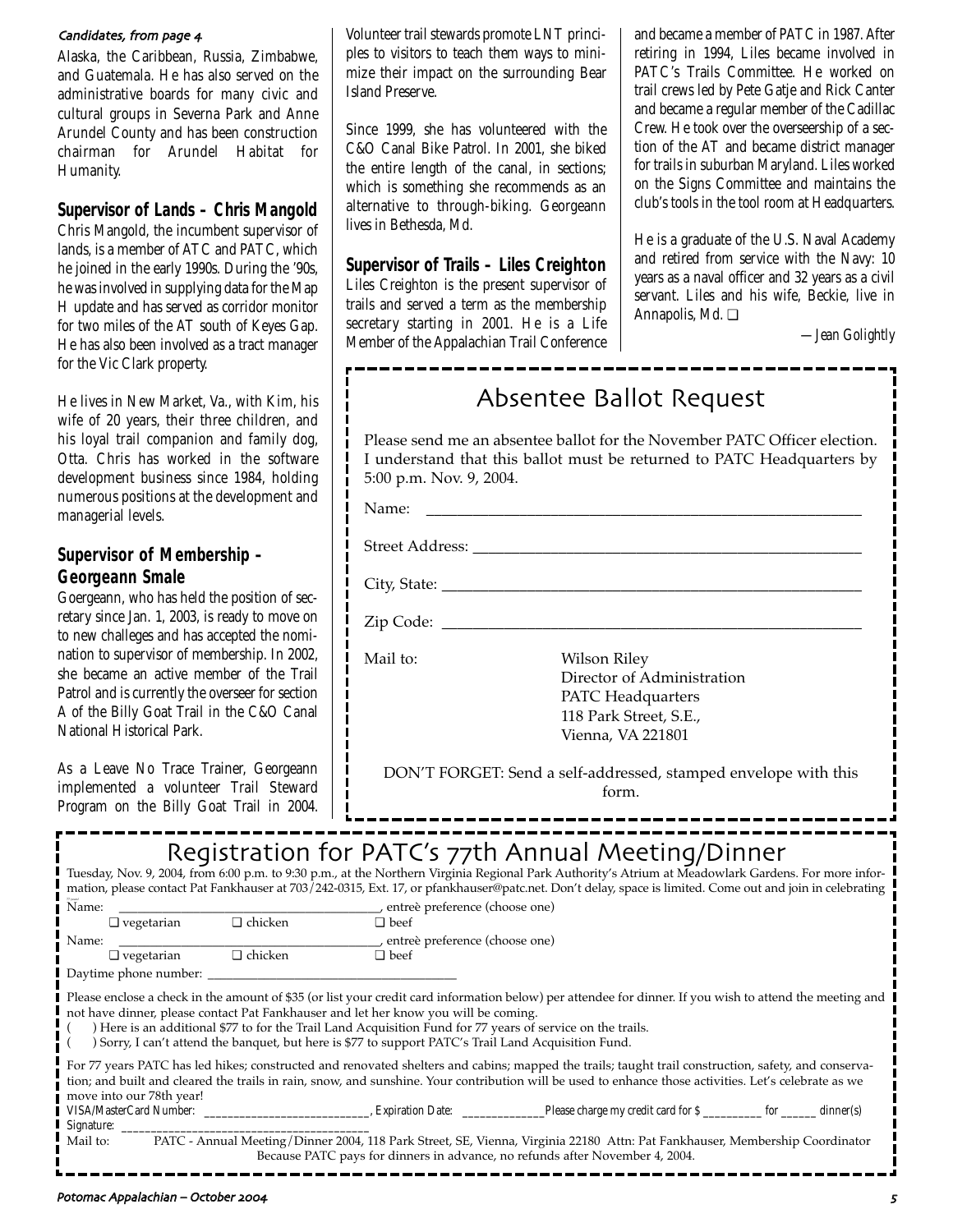## Combined Federal Campaign 2004

PATC Agency Number  $7956$ *Make Your Contribution Count!*

PATC is participating again this year in the Combined Federal Campaign of the National Capital Area. Please consider a donation to PATC. The fund will be active through December. Thank you for your support, and thanks to the members who contributed via the CFC last year.

*It's for a good cause!*

Tails from the Woods by George Walters

# IT'S A LITTLE KNOWN FACT THAT DURING HIKING SEASON, "THRU-MICE" OFTEN HIKE THE A.T. gyv "HEY ERNIE...THE GUIDE SAYS THIS HUT IS USUALLY CROWDED!  $\ldots$  COOL  $\prime\prime$ "

| STS Ski Trip Schedule 2004-2005 |                              |           |          |          |                 |  |  |
|---------------------------------|------------------------------|-----------|----------|----------|-----------------|--|--|
| #                               | Location                     | State     | Leave    | Return   | <u>Ski Days</u> |  |  |
| $\mathbf{1}$                    | Laurel Highlands (work crew) | PA        | 10/22/04 | 10/24/04 | $\overline{2}$  |  |  |
| $\overline{2}$                  | Ski Fair                     | PATC-HQ   | 11/06/04 | 11/06/04 | $\bf{0}$        |  |  |
| 3                               | White Grass (work crew)      | WV        | 11/12/04 | 11/14/04 | $\overline{2}$  |  |  |
| 4                               | <b>Blackwater Falls</b>      | WV        | 12/03/04 | 12/05/04 | $\overline{2}$  |  |  |
| 5                               | <b>White Grass</b>           | WV        | 12/17/04 | 12/19/04 | $\overline{2}$  |  |  |
| 6                               | <b>Tug Hill</b>              | <b>NY</b> | 12/29/04 | 01/02/05 | 4               |  |  |
| 7                               | <b>Blackwater Falls</b>      | WV        | 01/07/05 | 01/09/05 | $\overline{2}$  |  |  |
| 8                               | <b>Elk River</b>             | WV        | 01/07/05 | 01/10/05 | 3               |  |  |
| 9                               | Tug Hill                     | <b>NY</b> | 01/14/05 | 01/17/05 | 3               |  |  |
| 10                              | <b>New Germany</b>           | <b>MD</b> | 01/14/05 | 01/17/05 | 3               |  |  |
| 11                              | Laurel Highlands             | PA        | 01/14/05 | 01/17/05 | 3               |  |  |
| 12                              | Mt. Rainier                  | WA        | 01/19/05 | 01/23/05 | 4               |  |  |
| 13                              | <b>Canaan Valley</b>         | WV        | 01/20/05 | 01/23/05 | 3               |  |  |
| 14                              | Camp Sequanota               | PA        | 01/21/05 | 01/23/05 | $\overline{2}$  |  |  |
| 15                              | <b>Blackwater Falls</b>      | WV        | 01/28/05 | 01/30/05 | $\overline{2}$  |  |  |
| 16                              | Laurel Highlands             | PA        | 01/28/05 | 01/30/05 | $\overline{2}$  |  |  |

## Four-Month Detour Set on Tuscarora Trail Section

The Tuscarora Trail will be closed between US30 and PA16 near McConnellsburg, Pa., from about the end of July 2004 through the end of November 2004. Texas Eastern Transmission is planning construction work on a natural gas pipeline not too far from where the trail crosses PA16. During construction, the normal route of the trail across the pipeline will be closed. However, the company proposes to set up a detour of about 1,100 feet for hikers to safely pass the area. If you are hiking southbound, you will be routed along the edge of the pipeline right-of-way to PA16 and then along PA16 to where the trail normally crosses the highway. Northbound hikers will follow the same route in the reverse direction. The company plans to install fencing and signs to clearly mark the detour route. ❏

*—Pete Brown, Pennsylvania Trails DM*



## Ski, from page 3

people, attendees had their pick of six different half-hour presentations.

A never-ending table of refreshments and munchies, enhanced by pot-luck offerings of visitors, sustained us throughout the day.

A new station added to the 2003 Ski Fair featured a constant slide show presentation of the 2003 Ski Dance Weekend. After the 2003 fair ended, 17 STSers wandered over to Oakton to eat an impromptu communal dinner at Luciano's. A post-Ski Fair meal has become a tradition over the years.

For more information on the 2004 PATC STS Ski Fair, contact Trip Coordinator Susie Etcheverry (202/244-2562) or Vice-Chair Steve Bergstrom (301/564-9696). ❏

> *—Ralph Heimlich, editor STS newlsetter,* Upslope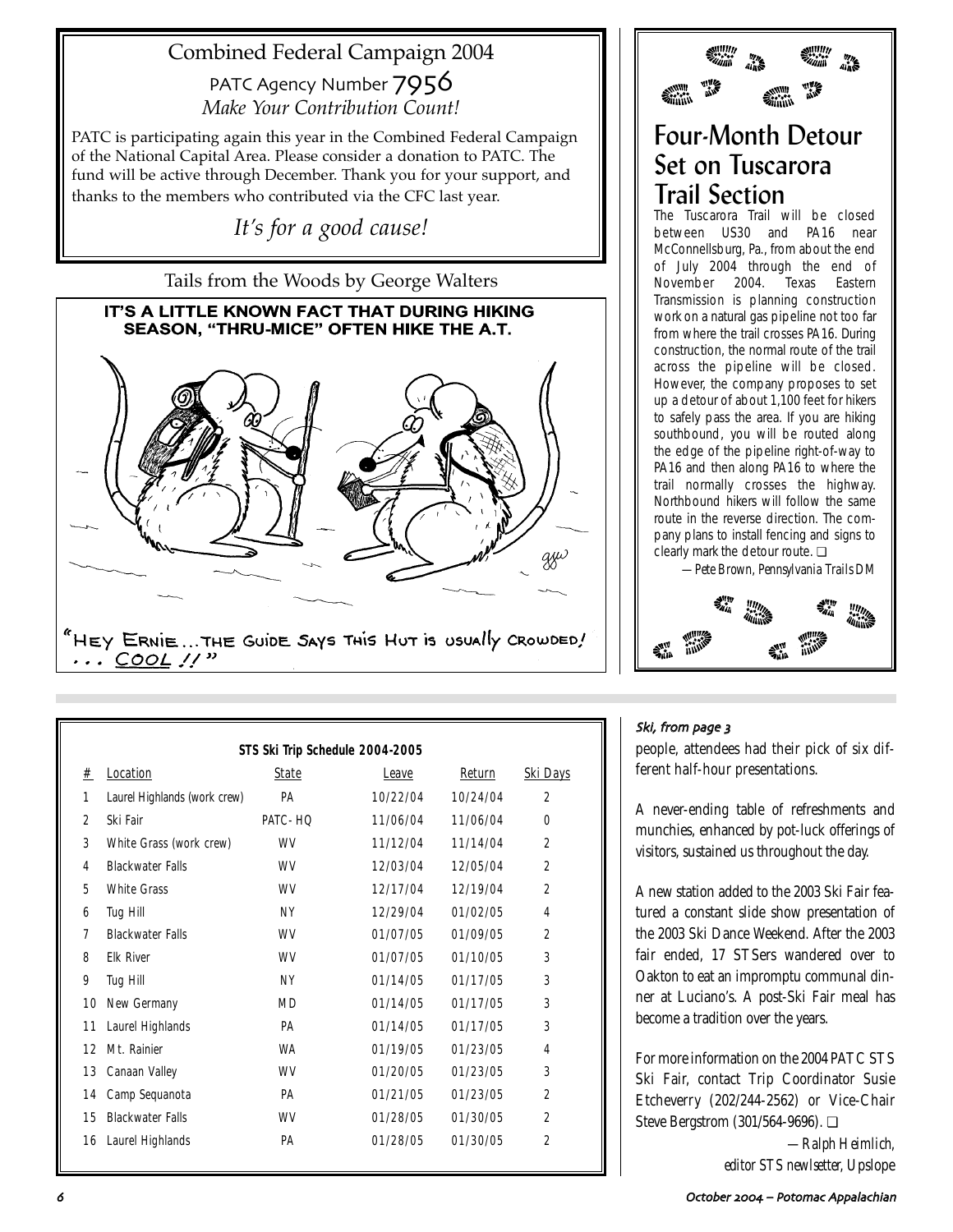## Book Review: 'The Planting of New Virginia'

The Planting of New Virginia – Settlement and Landscape in the Shenandoah Valley*, by Warren R. Hofstra, John Hopkins University Press, Baltimore, hardcover, 410 p., \$49.95.*

Warren Hofstra, Stewart Bell professor of history at Shenandoah University in Winchester, Va., has written a wonderful book for anyone interested in learning about the settlement of the Shenandoah Valley in the 18th century and how the landscape was shaped by geology, Native Americans, European immigrants, and global politics. He traces the three phases that marked development of a town-and-country landscape west of the Blue Ridge, which resulted in a social and economic culture very different from the plantation society of Colonial "Old" Virginia to the east. He examines this evolution in detail – from creation of the open-country community broadly dispersed across the northern end of the Shenandoah Valley, to the formation of counties by the colonial governor and his council in order to provide a buffer against the French and hostile Native Americans during the Seven Years War, to the establishment of market towns like Winchester and to the development of commercial agriculture with the resulting villages and hamlets needed to support the mills and farms.

The book is wonderfully illustrated with maps, drawings, photographs, and pages from original historical documents.

The book shows us a picture of the life of the first German and Scots-Irish frontier settlers who came south from Pennsylvania to start a new life in the Opequon settlement. It describes how life was not so different from that of the Native Americans who passed through this area. It gives us details using family names of how land was selected and surveyed to create an opencountry community and how an exchange economy developed.

There is a wonderful section on George Washington, commander of the Virginia Regiment, and his role in the establishment of Winchester as a garrison town that was the center of frontier diplomacy with a commercial economy distinct from that of the country. The book gives details of the inner workings of the exchange economy of the Shenandoah Valley and how the forces of global trading changed the landscape gradually into one of enclosed farms and market towns, with wheat being the major crop. The author has done extensive research and weaves details throughout his historical narrative about the political forces and individual people who shaped "New" Virginia into the gateway for America's first phase of westward expansion.

This is a must read for anyone looking for information on the Shenandoah Valley during the colonial period. ❏

*—Katherine Rindt*

## Volunteers Appointed in August



## *Trail Overseers*

| Franklin (Mick)<br>Elder | Rocky Knob Trail                                                     |
|--------------------------|----------------------------------------------------------------------|
|                          |                                                                      |
| <b>Audrey Ewin</b>       | AT - Beahms Gap to Neighbor Mountain Parking Area                    |
| <b>James Williams</b>    | Catoctin Trail - South Crossing, Catoctin Hollow Rd.<br>to Woods Rd. |
| <b>Steve Lillis</b>      | Blackburn Trail North & South                                        |
| Jack Looney              | Brown Mountain Trail Rockytop [lower]Trail                           |
|                          |                                                                      |



## Hiker's Notebook

**Common Name:** Pink Lady's Slipper, Moccasin Flower, American Valerian **Scientific Name:** *Cypripedium acaule* Latin *acaule* means "without a stalk (caulis)," as the flower grows directly from the basal leaves without a true stem.

A large, striking, pink orchid found in relative abundance along woodland trails (orchid derives from the Greek *orchis* meaning testicle referring to the globular shape of the plant's tuber – orchiectomy is the technical term for castration).

**Potpourri:** Botanists in the middle Ages named the flower *Calceolus marianus*, the "little shoe of the Virgin Mary." When renamed by Carolus Linnaeus, it took on the more secular *Cypripedium*, "Venus's slipper." This derives from the Greek *Kypris* for Venus, who arose from sea foam caused off the coast of Cyprus, and *podium*, little foot. The name Moccasin Flower also relates to the shape.

The flower has a small slit in the front to allow pollinators to enter. As the slit has inward folds to prevent it from backing out, the insect is forced to crawl through the flower to two exits on either side of the top, thereby enhancing pollen transfer for fertilization.

The root of the lady's slipper has been used as a sedative since colonial times. Powdered root was steeped in boiling water and used as a tranquilizing tonic and was widely available as a drug in the 19th century. The name American Valerian refers to its use as a substitute for the European garden heliotrope (genus Valeriana) known as valerian, which has similar uses as a remedy for nervousness. ❏

*—William Needham*

*Visit the Hiker's Notebook Web site at: mwrop.org/W\_Needham/h\_notebook.html.*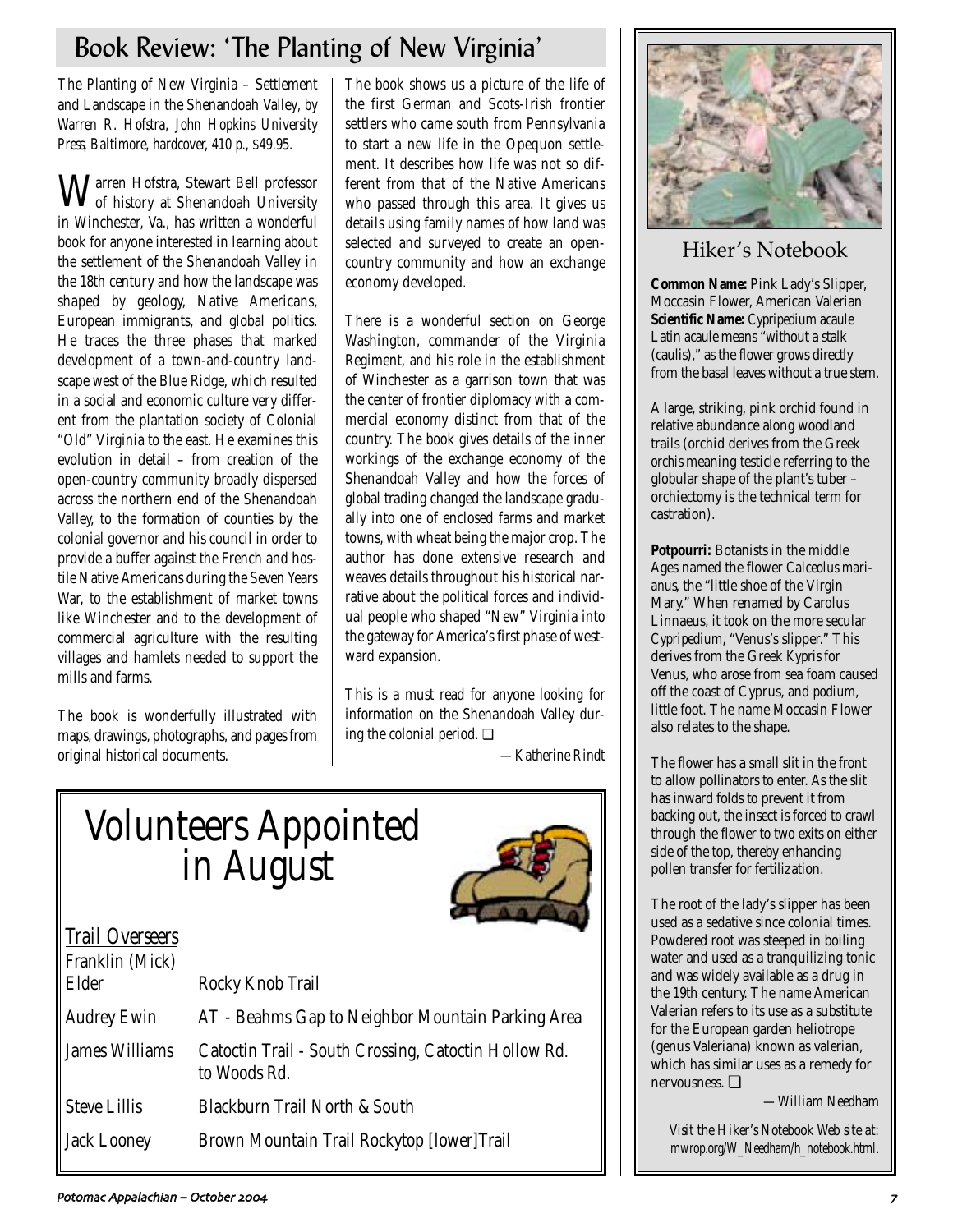## Featured Cabin: Gypsy Spring 'Cottage' – a Haven in Pennsylvania

**I** was recently fortunate enough to enjoy a<br>vacation of sorts at Gypsy Spring vacation of sorts at Gypsy Spring Cottage in south-central Pennsylvania. One of the outcomes of that trip was the beginning of a monthly column in *PA* featuring each cabin in our system, one at a time. This venture will take awhile. But it will go far in helping everyone become more familiar with the many cabin options available and what treasures each holds.

Even though this cabin  $-$  oops  $-$  cottage was featured in the August issue of the *PA*, I was not truly prepared for and was awestruck by this wonderful haven sitting up there in the hills, one that was surprisingly vacant much of June, July, and August. One of the reasons for Gypsy Spring's light use is that it is a fairly new addition to our cabin rental system, and so does not yet have the benefit of a loyal following. I think that will swiftly change.



To help you enjoy the woodland peace and quite, Gypsy Spring Cottage features a newlyadded, wrap-around deck with lots of seating. The driveway comes right up to the steps of the deck (front and back), making access to this cabin one of the best in our system.

In the *PA*, Gypsy Spring was featured as

finally entering the rental system after undergoing years of renovation. Yes, it took awhile, but the wait was certainly worthwhile. I understand why Jim Stauch, the co-overseer along with Al Black, asked that it be renamed a "cottage." This cottage is quaint, snug, and homey. Not that our other cabins are not. But this is not what most folks are going to consider a "rustic" experience. This is a good cabin option for the wintertime.

The cottage has the advantage of being in a delightful location, with historic Gettysburg only minutes away, and quite close to the AT (less than five minutes by car). It is conveniently central to many attractions in Pennsylvania and is nestled in the heart of the Michaux State Forest, delightful woods quite different in flora from those in Virginia. And, it is situated in the heart of Amish country – a fact not lost on you if you venture out a short distance.

Just like all of our cabins, this one is a tough one to leave when the time comes.



Nearby Caledonia State Park offers much to explore.

## **Cottage Features**

Gypsy Spring has an official capacity of eight, with two double-decked single-sized bunks, a full-sized bed, and two couches with a sleeper sofa. Heating is primarily by wood stove, supplemented with baseboard electric heat. It boasts a fully-equipped, all-electric kitchen with toaster oven, stove and oven, microwave, coffee pot (YES!), and refrigerator/freezer. The cottage has hot and cold running water in bath and kitchen, two very comfy sofas and two rocker/recliner chairs, and sturdy hand-made dinning room table with benches and coffee table. The porch is equipped with large picnic tables.

Gypsy Spring is a great cabin for the kids. My kids give this a creepiness rating of zero (on a scale of one to 10). The surrounding woods have lots of appeal, including a spring just behind and to the right of the shed. Deer abound and are always at rest up the hill behind the kitchen. My kids thought the bunks were great , but they were a little leery of the tops with no guard rails. After staying in lots of primitive cabins without water, my kids literally fought over shower rights. They thought that gave this cottage high marks. They also spent lots of time on the ample deck.

Don't tell your kids, but TV reception is good here (during the Olympics and Little League World series you have to cut us some slack!), although don't expect to find such an appliance on a PATC property! I'm sure that some will disagree, but I would recommend that you carry a portable radio to any cabin during serious weather situations so that you have some access to news. And speaking of electronics, the Gypsy Spring overseer tells me that cell phone reception is not reliable, so don't count on your boss calling during your vacation!

I love that you can drive right up to the door. Don't get me wrong, I'm a backpacker at heart. But when it's late, everyone's tired, and all you want to do is unload the car, backing up right to the steps is a dream! There is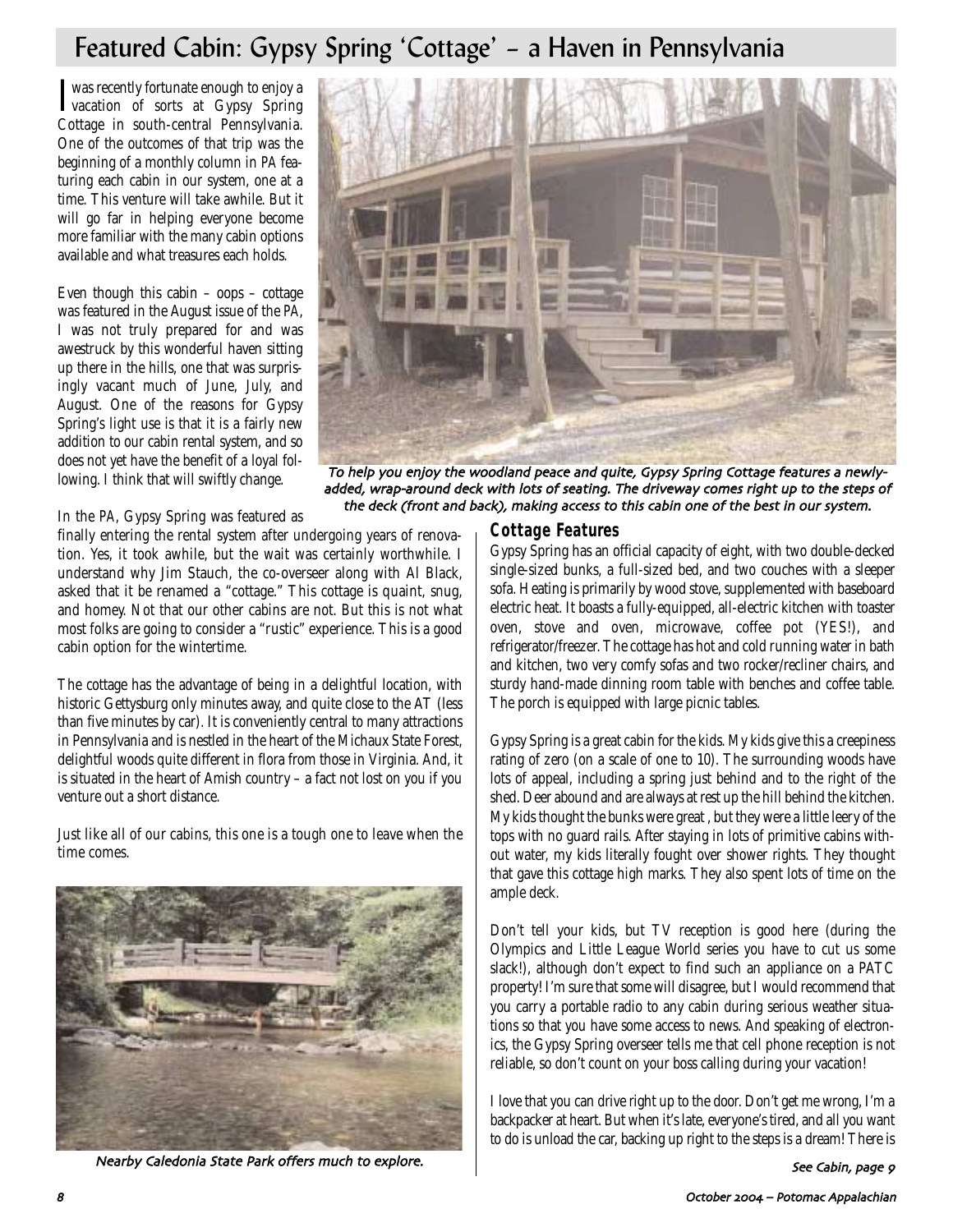## Four New Stars in the PATC Cabins System in 2004

 $\mathbf S$ ince May, four new incredible rental opportunities have entered the cabins system.

## **Tulip Tree**

Tulip Tree Cabin, which took eight years to build using only hand tools, is located on the western slope of the Blue Ridge between Sperryville and Luray. It provides a shady seclusion on the edge of the Shenandoah National Park. It is available at the rustic cabin rate of \$35 per night Thurs. - Sat., \$25 Sun. - Wed., and sleeps eight. It has two porches, a generous two-part main room, and a loft. It is convenient to Luray Caverns and other attractions in the Shenandoah Valley.

## **Gypsy Spring**

Gypsy Spring Cottage (*see article at left*) is on the northern edge of our system, west of Gettysburg, and was left to the club by Ray Fadner. This "drive-up" cabin offers all the conveniences of home with a full kitchen and bath. It is convenient to the AT and many hiking trails in Michaux State Forest. After an extensive renovation, it includes a large living/dining room, a large covered porch, a bunkroom, and a modern kitchen and bath. Rental rates are \$60 per night Thurs. - Sat., \$40 Sun. - Wed., and it sleeps eight. In addition to Gettysburg and other attractions in the area, it is also convenient to Liberty Ski area for winter fun.

## **Vining Cabin**

The Vining Cabin, at the southern extreme of the system, provides an experience of an original mountain homestead but with modern conveniences. Virtually all of the land visible from the cabin is part of the Vining property recently leased to PATC, giving an incredible air of seclusion. This seclusion, however, comes at the cost of a fairly easy 0.4 mile hike in, which we hope can eventually be reduced to 0.2 mile. The cabin itself consists of a 19th century one-room cabin with a bedroom on the second floor and a 1960s addition of stone and wormy chestnut which has a large multipurpose room, a Pullman kitchen with Sub-Zero refrigerator and freezer, and one bath. Two porches and a deck orient this cabin to its 19th century outbuildings and environment. Trails connecting to PATC's Vining Tract are currently in the planning stage. Within a half-hour commute you can visit Charlottesville, several wineries, and some really fine restaurants. Vining Cabin rents at the cottage rate of \$60 per night Thurs. - Sat., \$40 Sun. - Wed., and sleeps six.

## **Johnson Cabin**

Anyone who has visited the reconstruction of Thoreau's cabin on Walden Pond will find the simplicity and silence of the Johnson Cabin strangely familiar. This compact log structure measures 8' x 15' with an 8'x8' porch. It is simply but efficiently furnished with a Hoosier cabinet for the kitchen and folding table and chairs so that the small space is very flexible. Two double-width bunks provide sleeping space for up to four people at the very economical cost of \$25 on weekends and \$15 on week nights, making it a great deal for couples or families. Within a short hike are two overlooks with great views over Mutton Hollow. Hiking around the Vining Tract and on old mountain roads also presents excellent recreation.

## **Other Cabin News**

The biggest reconstruction of the year occurred at Rock Spring Cabin. Shenandoah National Park enlisted the help of the National Park Services preservation training center for major structural repairs and a new cedar shingle roof on this 1937 CCC structure. PATC volunteers replaced windows, kitchen cabinets, and bunks to freshen up this popular cabin.

Catoctin Cottage also received a new kitchen, windows, bathtub, and structural repairs. The last worktrip for this project will install finished flooring and paint the exterior on Oct. 9 and 10, resulting in a greatly improved cabin. Worktrips are also regularly scheduled at Highacre, where the historic outhouse has received complete exterior restoration.

If you are interested in being involved in cabin projects or a position as a cabins overseer, please contact Pat Fankhauser at PATC headquarters at 703/242-0315 ext. 17 or pfankhauser@PATC.net. ❏

> *—Mel Merritt Cabins Operations Chair*

## Cabin, from page 8

room to turn the car around half-way up the driveway, and even park a couple of extra cars. Caution though, as you pull into the driveway, you will need to park on a fairly steep incline while you get out to unlock the gate. If you have two cars, have your second car wait on the road with its blinkers on. There's not quite enough room at that point of the driveway for two cars while the gate is shut, since it swings out toward the road. Also, it's a sharp turn getting onto the driveway if you are coming from the east, so take it slowly there. The soil can be soft at the turn if you overshoot the gravel – don't go getting stuck! The driveway is a safe, easily navigable incline to the cabin.

Pets are not allowed at this cottage. The new furniture is just too nice.

## **Hiking, Sightseeing Opportunities**

The AT is currently accessible via road, (left out of the driveway - about a mile west to gravel parking lot). Plans are under way to blaze a trail directly from the cabin, but that may take a little while. A vast number of trails are accessible within a six-mile drive of the cabin, and getting there by bike would be a good option. The two most viable options for hiking are starting out from either Caledonia or Pine Grove Furnace state parks. Caledonia also offers a pool during the summer months.

A fun hike is on the AT just west of the cabin in the direction of the Anna Michener Cabin, which will be featured next month. Also nearby on or near the AT are Milesburn and the Hermitage cabins.

## **And Don**'**t Miss:**

❏ Shippensburg is just a skip and a hop over the mountain and offers many small-town services. Also, Chambersburg is a good option for any services you might need.

❏ The historic Round Barn (with farmer's market) in Arendtville only about 15 or 20 minutes to the east, open May to October.

❏ The Liberty Ski area is conveniently nearby for winter recreation.

❏ Kiddie favorites were the Thaddeus Stevens Museum and iron kiln and playing in the stream at Caledonia.

❏ You can't skip Gettysburg if you've never been there. It's less than a half-hour drive to visit this historic town. We recommend the ice cream/coffee shop in the town center. ❏

*—Linda Shannon-Beaver*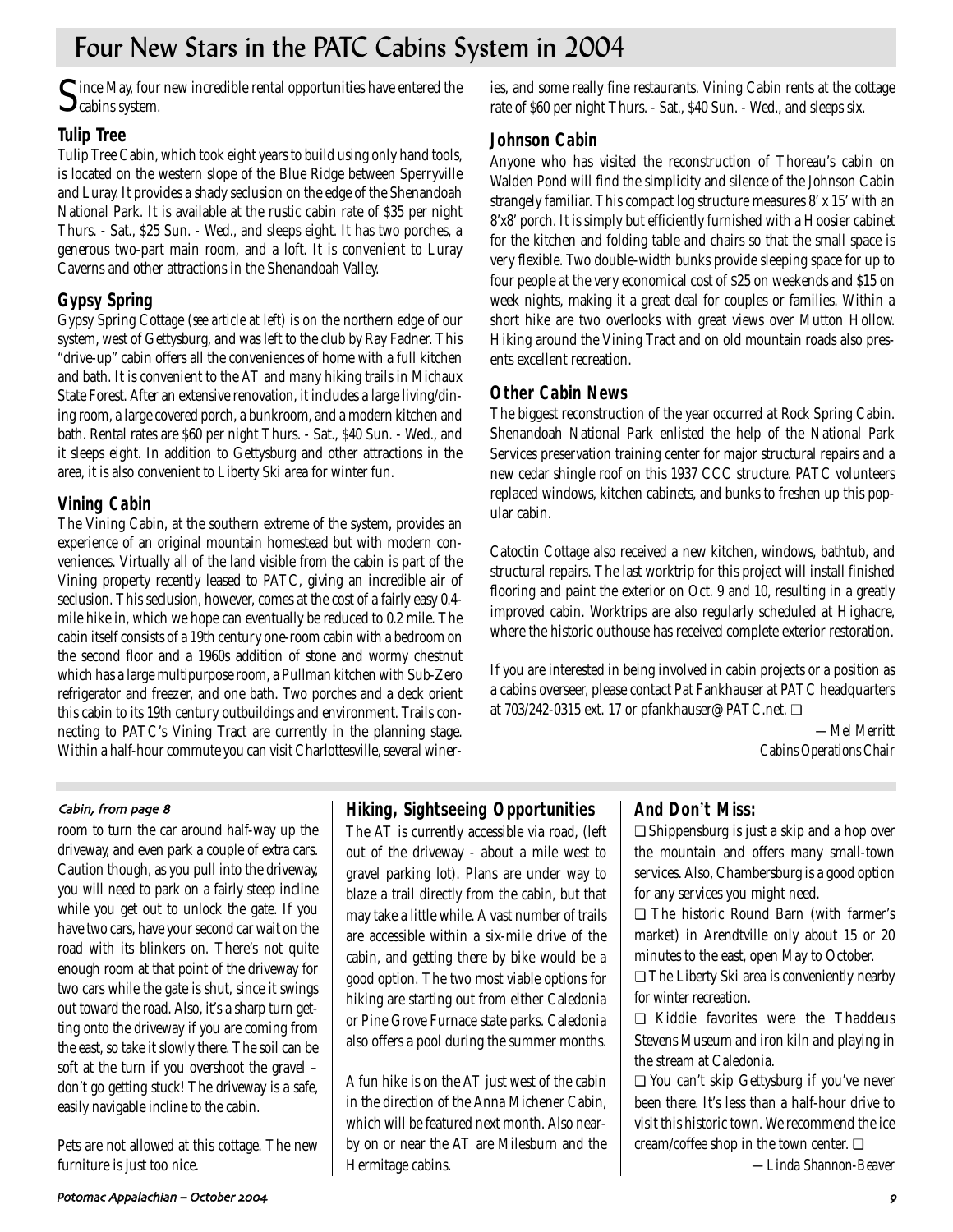### Charlottesville Chapter

The Charlottesville Chapter hikes every Saturday; summer, winter, and in between. Hikes are usually 8 to 10 miles. We usually maintain trails on the last Saturday of the month. Meet at Sprint parking lot, 2307 Hydraulic Road, at 9:00 a.m., with food and water for the day. The majority of hikes are in the southern and central districts of Shenandoah National Park, with some in the north district and in George Washington National Forest. Our Chapter<br>hikes are posted at www.patc.net/ hikes are posted at www.patc.net/ chapters/char/hikes.html. INFO: Jere Bidwell 434/295-2143 or John Shannon 434/293-2953.

### North Chapter

The North Chapter of PATC conducts monthly trail work trips on the Maryland and Pennsylvania sections of the AT and on the Pennsylvania sections of the Tuscarora Trail. We also lead hikes on these and other trails. Maryland AT work trips are generally held on the first and third Saturdays – contact Nancy Hammond (mdtrail@yahoo.com) 301/739-0442 for information. Pennsylvania work trips are generally held on the AT on the first Saturday and on the Tuscarora on the third Saturday – contact Pete Brown (peter.brown4@worldnet.att.net) 410/343-1140. Pennsylvania AT work trips also include an optional Saturday evening dinner at the Gypsy Spring cabin. For information on upcoming hikes, contact Chris Firme (bncfirme@innernet.net) 717/765-4833. For general chapter information, contact chapter president Pete Brown or visit the North Chapter home page (www.patc.net/chapters/north/).

#### Northern Shenandoah Valley Chapter

The Northern Shenandoah Valley Chapter sponsors hikes in national and state parks and forests in the Shenandoah Valley vicinity, open to the public, on a monthly basis except during the winter. Hikes are posted in the Forecast. Other activities are in the NSV Chapter Newsletter. For further information contact Lee Sheaffer, (thumpers@visuallink.com) 540/955-0736.

## **Chapters**

#### Southern Shenandoah Valley Chapter

See www.ssvc.org or the one linked to the PATC Web site for descriptions of hikes and work trips. We usually hike in the southern and central districts of the SNP and in the GWNF. Contact the listed hike leader for information about a specific event, or contact Michael Seth 540/438-1301.

#### West Virginia Chapter

Chapter meetings at Highacre are on the second Wednesday of Feb., Apr., Jun., Aug., Oct., and Dec. See Forecast for upcoming activities. For information about the chapter or to receive the newsletter, contact Judy Smoot 540/667-2036 or e-mail wvpatc@hotmail.com.

#### Ski Touring Section

The Ski Touring Section has served since 1974 to introduce Washington area residents to crosscountry skiing and to provide cross-country skiing opportunities to experienced skiers. The Section sponsors winter weekend ski trips for all levels of skiers to nearby mountains in Maryland, West Virginia and Pennsylvania, as well as periodic social events year round. INFO: Bert Finkelstein (bertf@erols.com) 703/715-8534.

#### Mountaineering Section

We're a diverse group of local Washington, DC area climbers. Young and old, male and female, crag rat, sport climber, and alpinist, active and armchair types – we all enjoy climbing in its many varieties. We also share common interests in promoting safe climbing, conserving the outdoors, developing new climbers' skills, representing the Washington area climbing community, and having fun! We provide instruction for those wanting to learn the basics – we're not a school, but we can get you started. We go climbing, either locally or further afield, nearly every weekend. In the winter we organize trips to the Ice Festivals in the Adirondacks and the White Mountains for beginning and advanced ice climbers. For further information contact Andy Britton, (tallandyb@aol.com) 703/622-1920, or Mack Muir (MackMuir@edisaurus.com).

### PATC Hikes

PATC offers organized hikes appealing to the diverse interests of our members. There are K-9 Hikes, which invite you to bring your favorite dog; Family Hikes tailored to kids; Natural History Hikes stalking the fascinating but often elusive flora and fauna of the region; hikes featuring varying levels of difficulty with the Easy Hikers, In-Between Hikers, and Vigorous Hikers; Birding Hikes with experts to help sight and identify our avian neighbors; Historical Hikes tracking little-known structures in Shenandoah National Park; Series Hikes tracing the entire length of the Tuscarora Trail or the trails of Pennsylvania, section by section; Backpacking Hikes traversing the tracts of West Virginia and Southern Virginia; hikes scheduled for weekends; ones scheduled for weekdays; Geology Hikes led by experts from the Smithsonian focused on the unique stratigraphy of our area; Mushroom Hikes with mycologists; Waterfall Hikes to beat the summer heat; and Outreach Hikes to get together with the members of area groups like the Sierra Club or the Congressional Hikers. That is just to name a few. Check out the Forecast calendar and hear updates on the weekly tape (703/242-0965).

### Other Clubs' Hikes

Capital (www.capitalhikingclub.org) and Wanderbirds (www.wanderbirds.org) hike on Saturdays and Sundays, traveling by bus and leaving from downtown, with suburban stops as well. Center Club, Northern Virginia Hiking Club and Sierra Club hike on both Saturdays and Sundays using carpools, which often leave from a suburban Metro stop. Schedules are available at PATC Headquarters and are published in area newspapers on Fridays. The schedule of West Virginia Highland Conservancy outings in the Monongahela National Forest and surrounding<br>areas is on their web site at areas is on their web site at www.wvhighlands.org.

## KEY to Forecast Activities

All events are marked for easy identification. Late changes or cancellations are listed on the weekly information tape (703/242-0965), which is updated on Sunday evening for the following seven days. The Forecast can also be<br>found on PATC's Web site at PÁTC's www.patc.net/activities/forecast.html.

- ` Hiking Trips
- Backpacking Trips
- . Trail Work Trips
- **i** Cabin/Shelter Work Trips
- A Ski Trips
- s Special Events
- $\blacksquare$  Meetings
- $\varnothing$  Classes
- **EX** K9 Trail Blazers (dogs permitted)

Note to all hike leaders: Please ask nonmembers on your hike if they would like to join PATC, then get names and addresses so a club volunteer can send them information packets. Thanks!

Meetings

Meetings are held at PATC HQ, 118 Park Street, S.E., Vienna, Va., unless otherwise noted.

### New Members (PATC) – First Wednesday

7:30 p.m. Curious about the club? Want to learn more? The best way is to attend a New Members meeting (but you don't have to be new to qualify). Attend the meeting and find the mysteries of PATC revealed in full. Refreshments will be served. Directions to PATC: Take Rt. 123 into Vienna, Va., and turn east on Park St. (Rt.675) to 118 Park St. on your left. INFO: Jane Thompson 301/349-2496.

## Mountaineering Section – Second Wednesday

8:00 p.m. – We meet every month unless noted in the Forecast. INFO: Mack Muir (MackMuir@edisaurus.com) 703/960-1697 or PATC's Web site: www.patc.net/chapters/mtn\_sect.

#### Shenandoah Mountain Rescue Group

Business meeting - Last Tuesday of each month, 7:30 p.m. INFO: Doug Sigman (join@smrg.org), 703/255-5034, or www.smrg.org.

## PATC Council – Second Tuesday Meetings

The council meets at 7:00 p.m. sharp. The PATC Council meets every month to conduct business of the club and once a year for a dinner meeting. All members are always welcome. Come see how we make decisions about your club. INFO: Wilson Riley (wriley@patc.net) 703/242-0693 x11.

### Trail Patrol – First Tuesday

7:30 p.m. Trail Patrol volunteers are PATC's goodwill trail ambassadors to the hiking public. They provide a visible, reassuring presence on the trails, and strive to educate the public on good hiking practices, minimum impact hiking, and camping ethics. Patrol members are trained in land navigation, emergency procedures, radio communications, and personal equipment. All Trail Patrol volunteers are also expected to become certified in a recognized basic first aid course. Some equipment and uniform items are provided upon completion of training. INFO: Holly Wheeler (trailpatrol@patc.net) 301/486-1598, or see our section in PATC's Web site: www.patc.net/ volunteer/trailpatrol.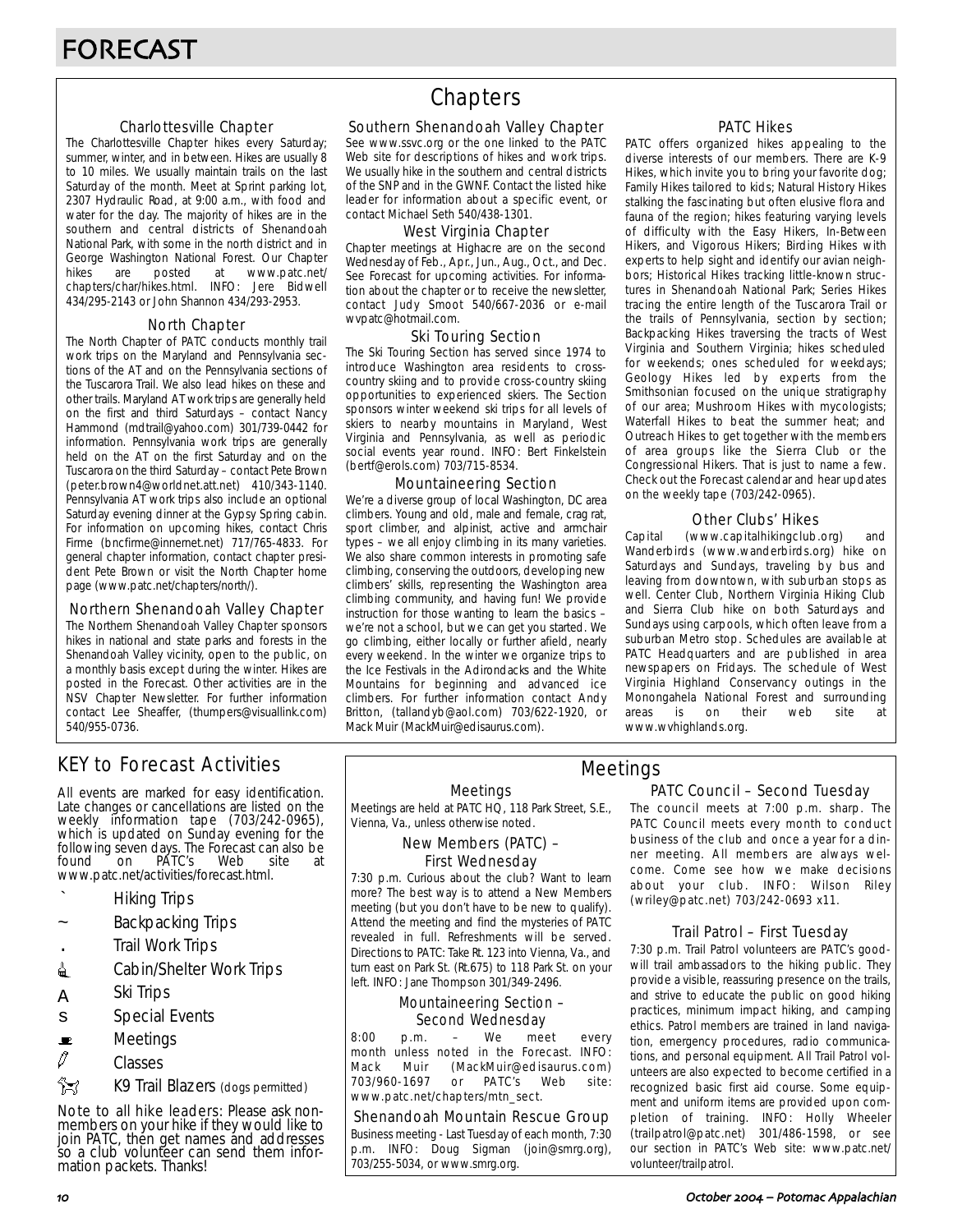## **FORECAS**

## **October**

### 1 (Friday)

### DEADLINE - November Potomac Appalachian Material due to editors

5:00 p.m. All items for the next issue of the newslet-<br>ter due. Send Forecast events to ter due. Send Forecast events to PA-Forecast@patc.net and all other articles to the editor at lindashannonb@mac.com. NOTE: Do not send photos or articles to headquarters. E-mail for address.

#### 2 (Saturday) s SPECIAL EVENT - In the Streets Festival Frederick, MD

PATC booth will be set up in front of the Trail House Outdoor Store on South Market Street. Help will be needed to set up and take down the display and to man the display from  $12:00 - 5:00$  p.m. Dave Jordahl (dave.jordahl@askdep.com) 240/777-7741.

#### 2 (Saturday)

#### . TRAIL WORK TRIP - South Mountaineers Appalachian Trail, MD

The colors are starting to change in western Maryland. Get away from the city for a day of "work," comradeship and peace in the woods. We meet near Frederick, Md. at 9:00 a.m. Please bring lunch, water and gloves; expect to hike 1-4 miles. INFO: Nancy Hammond (mdtrail@yahoo.com) 301/739-0442.

## 2 (Saturday)

#### . TRAIL WORK TRIP - Yankee Clippers Appalachian Trail, PA

Meet at US 30 and PA 233 at the parking lot of Caledonia State Park. Departure 9:00 a.m. sharp. INFO: Pete Brown (peter.brown4@worldnet.att.net) 410/343-1140.

## 2 - 3 (Saturday - Sunday) ~ BACKPACKING TRIP - BP101 Class Location to be Determined

This is the overnight backpacking trip prepared for during the previous classroom sessions. You will be led by experienced backpacking instructors. INFO:<br>John Browne (back2 packing@cox net) (back2\_packing@cox.net) 703/425-5645.

#### 2 - 3 (Saturday - Sunday) **| CABIN WORK TRIP - The Shelter Crew** Shenandoah National Park, VA

Come on out and spend some time in the cooler air and help with shelter repair and maintenance. The Shelter crew will be doing maintenance on huts in SNP. We will overnight at the maintenance hut nearest to where we will be working. Bring water, food, work clothes and if you plan to stay overnight, your sleeping bag. INFO: Henry Horn (athike@aol.com) 301/498 8254.

#### 2 - 3 (Saturday - Sunday) **△ CABIN WORK TRIP - Southern Slackers** Cliff's House, VA

Put up a wall in the basement to secure the Southern Region's cabin supplies. If we get a big turn out, we'll take Weaver too. Then you can sleep at a great cabin. Look at the list of cabins you can visit this summer. Get off your duff and let me know when you can help out. Deal the same. \$10/weekend/person for the meals. Need cooks. Need workers. Need help. Oh, as Tom Hebert gets Eaton schedule together, we'll stop by and help out a few times. If I hear of other trips, I'll let you know. We need the help. A great way to visit cabins. How can you slackers complain about staying somewhere for free? SIGN UP NOW!!!!!! INFO: Thomas C. Jorgensen (hairatheart@aol.com) 540/456-4760 (home) 540/248-7009 (work).

## 2 - 3 (Saturday - Sunday) a CLASS - LNT Trainers Course Shenandoah National Park, VA

Conducted at a car accessible cabin. This fun weekend course will enhance your LNT back/front country knowledge and strengthen your skills to model and teach LNT ethics and practices to others. Instructors are LNT Masters from Trail Patrol. We will be day hiking. Pre-registration required, space is limited. Fee: \$30 (includes course material). INFO: Anniell Miller (amill1@yahoo.com) 703/250-8113 (before 11:00 p.m.)

## 2 - 3 (Saturday - Sunday) a CLASS - Wilderness First Aid (WSC) Alexandria, VA

A program of the Wilderness Safety Council, this eighteen-hour class includes classroom study, hands-on practice, and results in a two-year certification. The cost is \$160. INFO: Christopher Tate 703/836-8905.

#### 5 (Tuesday) ` HIKE - Family Hike Great Falls, VA

Riverbend Park. Get outside to enjoy the fall weather! We will hike along the Paw Paw Passage Trail, and then follow the Potomac Heritage Trail along the Potomac River. The hike will be a kid-friendly 2.5 miles, and is jogging-stroller passable. There are some roots and muddy areas. INFO: Lauren Lang (at94L@netzero.net) 571/242-3950.

#### 5 (Tuesday) ` HIKE - Vigorous Hikers Location to be determined

Call for this week's hike location, meeting place and time. Briskly paced mountain hike of 15-17 miles with 3000+ feet of elevation gain. Joint hike with Sierra Club's MWROP. INFO: Chris Nolen (chrishiker@erols.com) 301/469-8931 or Cliff Noyes (cliff.noyes@juno.com) 703/451-5181.

## 5 (Tuesday)

 $\mathcal{L}$  MEETING - Trail Patrol, 7:30 p.m.

#### 6 (Wednesday) ` HIKE - Easy Hikers Greenbelt, MD

The Easy Hikers will hike 4 to 5 miles in Greenbelt Park. Meet at 10:15 a.m. on the Dogwood Trail parking lot. Bring lunch and water. Directions: Leave the Beltway at exit 23 for Rte. 201 south (Kenilworth Ave.), then exit again almost immediately for Rte. 193 east (Greenbelt Road). After turning left onto Rte.193, follow it 0.3 mile then turn right at a traffic light into Greenbelt Park. Follow curving entrance road 0.1 mile to stop sign. Turn left (twds. Holly & Laurel picnic areas). Go 0.9 mile to another stop sign. Turn left (twds. campground). Parking area is on right immediately after turn. INFO: Gary Abrecht (Gabrecht@AOL.com) 202/546-6089.

#### 6 (Wednesday) ` HIKE - Midweek Hikers Location to be determined

The PATC Midweek Hikers carpool each Wednesday from the Washington DC area to trailheads. Hikes are at a moderate pace and about 8 to 12 miles in length with varied elevations. Current information, including meeting place, time, leader's name and phone number, and a detailed description of the hike are available on the PATC Activities Recording: 703/242-0965.

#### 6 (Wednesday)

 $\mathbf{\mathbf{\mathbf{\mathbb{E}}}}$  MEETING - New Members (PATC), 7:30 p.m.

## 7 (Thursday) ` HIKE - In Between Hikers Great Falls, VA

A moderate to fast paced 10 mile hike with a 5 mille option. This is a joint hike with Sierra Club. From I - 495, exit 44W on Georgetown Pike for 4 miles to Old Dominion Drive. Turn right to Park Entrance. Fee is \$ 5.00 per vehicle or pass. Meet in front of Visitor Center. Starting time is 10:00 a.m. INFO: Nena Ewing (henricomeau@aol.com) 301/652 9147.

#### 9 - 10 (Saturday - Sunday)  $\triangleq$  CABIN WORK TRIP - John's Rest Stanardsville, VA

The TulipTree Cabin Construction Crew fresh from their recent completion of a unique and monumental project will be assisting in the completion of Johns Rest Cabin. Come and join these two outstanding cabin crews in completing another beautiful PATC rental cabin. Meet the "Who's Who" of PATC cabin construction and learn the ins and outs of cabin construction and restoration. We will have community meals for dinner on Saturday and breakfast on Sunday. INFO: Charlie Graf (cagraf@aol.com) 410/757-6053.

#### 9 - 10 (Saturday - Sunday)  $\ell$  CLASS - CPR and First Aid Vienna, VA

The Trail Patrol is hosting CPR and First Aid course at PATC Headquarters. The two-day course covers American Heart Association Adult, Child, and Infant CPR and First Aid. The students will learn basic first aid skills with hands-on time. Books and certifications are provided. The afternoon portion of the first aid class is designed with wilderness situations in mind. Time will be spent going over items in our first aid kits and packs. The students learn how to do basic splinting and bleeding control with supplies from their packs. The cost of each class is \$50 per day (\$100 for both days of CPR and first aid). The deadline to register for this class was Sept. 24. INFO: Ben Fernandez (TPTraining@patc.net) 703/327-9788.

#### 9 - 10 (Saturday - Sunday) s SPECIAL EVENT - Blackburn Pig Roast Round Hill, VA

Blackburn Trail Center. Join us for this weekend of fun, food and family. See article and registration form on page 15 in this PA. INFO: Chris Brunton (trailbossbtc@msn.com) 703/924-0406.

#### 9 - 10 (Saturday - Sunday) . TRAIL WORK TRIP - Cadillac Crew Ovoka Farms, VA

AT between I-66 and Rte. 50. The Crew will add the final touches to the Ovoka Farms AT relocation project. Additional trail construction will tie the AT to the Sky Meadows State Park trail system. The new trail network will provide open areas and views to the east. Bring water and a lunch for Saturday noon. Community dinner on Saturday night. Overnight at project site. INFO: Trudy Thompson (going2home2@yahoo.com) 703/938-3973 or Jon Rindt (jkrindt@shentel.net) 540/635-6351.

#### 9 - 10 (Saturday - Sunday)

. TRAIL WORK TRIP - North District Hoodlums North District, Shenandoah National Park, VA Hoodlum's Ocktoberfest! Come celebrate the fall

foliage season with the Hoodlums on their traditional Ocktoberfest worktrip. Lederhosen is optional. INFO/RSVP: George Walters (gjwalters@ starpower.net) 410/426-2724.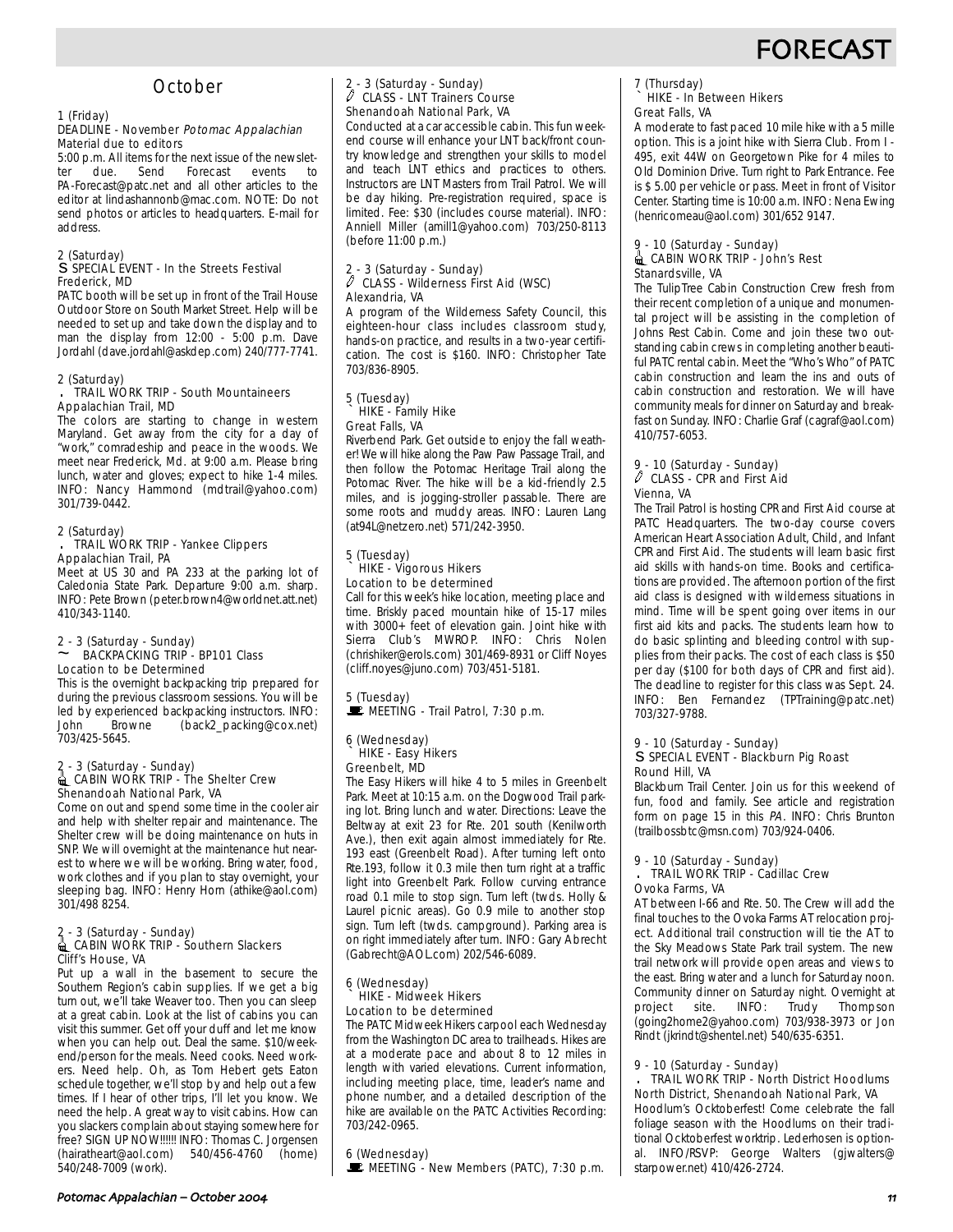## FORECAST

#### 9 - 11 (Saturday - Monday) ~ BACKPACKING TRIP - 202 Class Outing Location to be Determined

Three days, two nights: Columbus Day weekend, Oct 9 - 11, 2004. Fee: \$40.00 for PATC Members; \$55.00 for non-members. Pre-registration is required. Applicants must know the basics and have some backpacking experience. To receive a registration form and for all other information, contact John Browne (back2\_packing@cox.net) 703/425-5645.

#### 12 (Tuesday) HIKE - Vigorous Hikers Location to be determined

Call for this week's hike location, meeting place and time. Briskly paced mountain hike of 15-17 miles with 3000+ feet of elevation gain. Joint hike with Sierra Club's MWROP. INFO: Chris Nolen (chrishiker@erols.com) 301/469-8931 or Cliff Noyes (cliff.noyes@juno.com) 703/451-5181.

#### 12 (Tuesday)  $\blacksquare$  MEETING - PATC Council, 7:00 p.m.

#### 13 (Wednesday) ` HIKE - Easy Hikers Burke Lake Park, VA

Five level miles around Burke Lake. Meet at 10:15 a.m. From the Beltway, exit West onto Braddock Rd. At your leisure, move into the left-hand lane (excluding left turn lanes) and stay in this lane. In 1.9 mi. from the Beltway, the lane you are in becomes one of a pair of left-turn lanes onto Burke Lake Rd (Rt. 645). Stay with it and make the turn. (Don't worry about the misleading sign before the preceding left.) Go 4.7 mi., then turn left onto Ox Rd. (Rt. 123). In 0.5 mi. (after passing the Golf Center), turn left into Burke Lake Park. Follow signs to the marina. Bring lunch and water. INFO: Sue King 703/356-6659.

#### 13 (Wednesday) ` HIKE - Midweek Hikers Location to be determined

The PATC Midweek Hikers carpool each Wednesday from the Washington DC area to trailheads. Hikes are at a moderate pace and about 8 to 12 miles in length with varied elevations. Current information, including meeting place, time, leader's name and phone number, and a detailed description of the hike are available on the PATC Activities Recording: 703/242-0965.

## 13 (Wednesday)

MEETING - Mountaineering Section, 8:00 p.m.

13 (Wednesday) MEETING - West Virginia Chapter (7:00) Highacre House, Harpers Ferry, WV

### 16 (Saturday)

#### . TRAIL WORK TRIP - Trail Restoration (REI) Sterling, VA

9:00 am. - 2:00 p.m. Ten Foot and Sharpshin Islands, Algonkian Regional Park. Join the Potomac Conservancy and REI to construct two Leave No Trace Campsites, improve foot trails, and remove non-native plants and trash on Ten Foot and Sharpshin Islands. Volunteers will help to improve recreational enjoyment of the islands which are owned by the Conservancy and provide a key link in water trails through the area. This is a perfect project for scout groups but volunteers of all ages are welcome. Volunteers with canoes or fishing boats are especially needed. INFO: Mark Nelson (mnelson@rei.com) 703/379-9400.

#### 16 (Saturday) . TRAIL WORK TRIP - Rock Creek Park Crew Washington, DC

8:15 - Noon. The season is winding down, but you've still got a chance to get in with the hardworking crew for Rock Creek Park. Meet at the Rock Creek Nature Center located south of the Military Road NW park entrance. INFO: Mark Anderson (dc.trails@verizon.net) 202/462-7718 or Ranger Ken Ferebee 202/895-6221.

#### 16 (Saturday) TRAIL WORK TRIP - South Mountaineers Appalachian Trail, MD

Don't miss the change of seasons, come out and join this event for fun "work" getting dirty in the woods. 9:00 a.m. in Frederick County. Please bring lunch, water and gloves; expect to hike 1-4 Hammond (mdtrail@yahoo.com) 301/739-0442.

#### 16 (Saturday) . TRAIL WORK TRIP - Yankee Clippers Tuscarora Trail, PA

INFO: Pete Brown (peter.brown4@worldnet.att.net) 410/343-1140.

#### 17 (Sunday) ` HIKE - Raccoon Run/A.T. Caledonia State Park, PA

Circuit Hike, easy to moderate, 10 miles in length. Come out to enjoy the crisp winter weather on what was the old AT (now Raccoon Run Trail) and the new AT. Views from Rocky Mtn. plus an old Native American tale at the rock outcrop. Yours truly will be telling the tale from this view. INFO: Christopher Firme (bncfirme@innernet.net) 717/794-2855 after 6:00 p.m.

#### 17 (Sunday) . TRAIL WORK TRIP - Gambrill State Park Frederick, MD

Continuation of ongoing trail maintenance and relocation projects. Trail relocation. Meet at the Nature Center at 10:00 a.m. Dave Jordahl (dave.jordahl@askdep.com) 240/777-7741.

## 19 (Tuesday) ` HIKE - Family Hike

### Boyce, VA

State Arboretum of Virginia. Come explore one of the largest collections of trees in the southeastern U.S. Hopefully we will hit the peak color of the 350 Ginko trees. We will check out the large variety of nuts and pinecones. The Arboretum has more than half the world's pine species. Check out their Web site at www.virginia.edu/blandy. We will hike along the Virginia Native Plant Trail, down Dogwood Lane, and to the Ginko Grove. It will be a kid-friendly, jogging-stroller-passable hike of about 2-3 miles. INFO: Lauren Lang (94L@netzero.net) 571/242-3950 (Please call if I don't respond to your e-mail quickly).

#### 19 (Tuesday) ` HIKE - Vigorous Hikers Location to be determined

Call for this week's hike location, meeting place and time. Briskly paced mountain hike of 15-17 miles with 3000+ feet of elevation gain. Joint hike with Sierra Club's MWROP. INFO: Chris Nolen (chrishiker@erols.com) 301/469-8931 or Cliff Noyes (cliff.noyes@juno.com) 703/451-5181.



## 20 (Wednesday) a CLASS - GPS 101 (REI) Bailey's Crossroads, VA

This is a high level view of how GPS (Global Positioning System) receivers work and the things that affect their accuracy. We will review the features available in consumer GPS receivers and how to choose a model based on your intended activities. We will concentrate on Garmin receivers. We will also discuss batteries, water resistance, shock resistance and accessories. We will discuss software that is available to supplement GPS receivers, with an emphasis on mapping and waypoint management software. Our focus will be on Garmin and DeLorme software products. We will include software demonstrations. Finally, we will include a brief overview of online resources available to assist you in exploring this topic further. Free. INFO: Mark Nelson (mnelson@rei.com) 703/379-9400.

#### 20 (Wednesday) ` HIKE - Easy Hikers Rock Creek Park, DC

Embassy Hike. Hike 4-5 miles. (Bring lunch and water). We will meet at Pierce Mill and go via Melvin Hazen Trail to enclave of embassies near Van Ness St., N.W. We will then return via Soapstone Valley Trail. Pierce Mill is on Beech Drive at Tilden St. in Rock Creek Park. INFO: Harriet Rotter 202/363-5095.

#### 20 (Wednesday) ` HIKE - Midweek Hikers Location to be determined

The PATC Midweek Hikers carpool each Wednesday from the Washington DC area to trailheads. Hikes are at a moderate pace and about 8 to 12 miles in length with varied elevations. Current information, including meeting place, time, leader's name and phone number, and a detailed description of the hike are available on the PATC Activities Recording: 703/242-0965.

#### 22 - 24 (Friday - Sunday) BACKPACKING TRIP - Laurel Fork Wilderness Elkins, WV

Follow the trail of the beaver as we backpack 17 miles in the Laurel Fork North and South Wilderness. This easy to moderately paced trip (about 6 miles per day) (approximately an elevation Loss of 500 feet as we descend along Laurel River drainage) will take us along Laurel River on a combination of old wood roads, old RR grades and footpaths. Thursday night lodging is available at Laurel Fork Campground. We will leave from there to begin our trip. This wilderness is located east of Elkins, W.Va., and five miles south of Wymer, W.Va. INFO: Susan Bly (sbly@shepherd.edu) 304/258-3319.

### 23 (Saturday)

#### . TRAIL WORK TRIP - Potomac Heritage Trail Loudoun County, VA

Come join us in constructing a segment of the Potomac Heritage National Scenic Trail along Goose Creek. The scenery is terrific and we will see some of the historic locks of the 19th century Goose Creek Canal. This is the first of three work trips to build new trail along the Potomac River and Goose Creek that will become part of the only national scenic trail to traverse a major metropolitan area. We will work from 9:00 a.m. to 2:00 p.m. No prior experience necessary. Tools and instruction will be provided. Please bring water and work gloves. Because we will park in a central location and be transported to the trailhead please register in advance. INFO: Ric Francke (fbfrancke@potomactrail.org) 571/436- 7801 (days) or 703/356-2106 (evenings until 10:00 p.m.).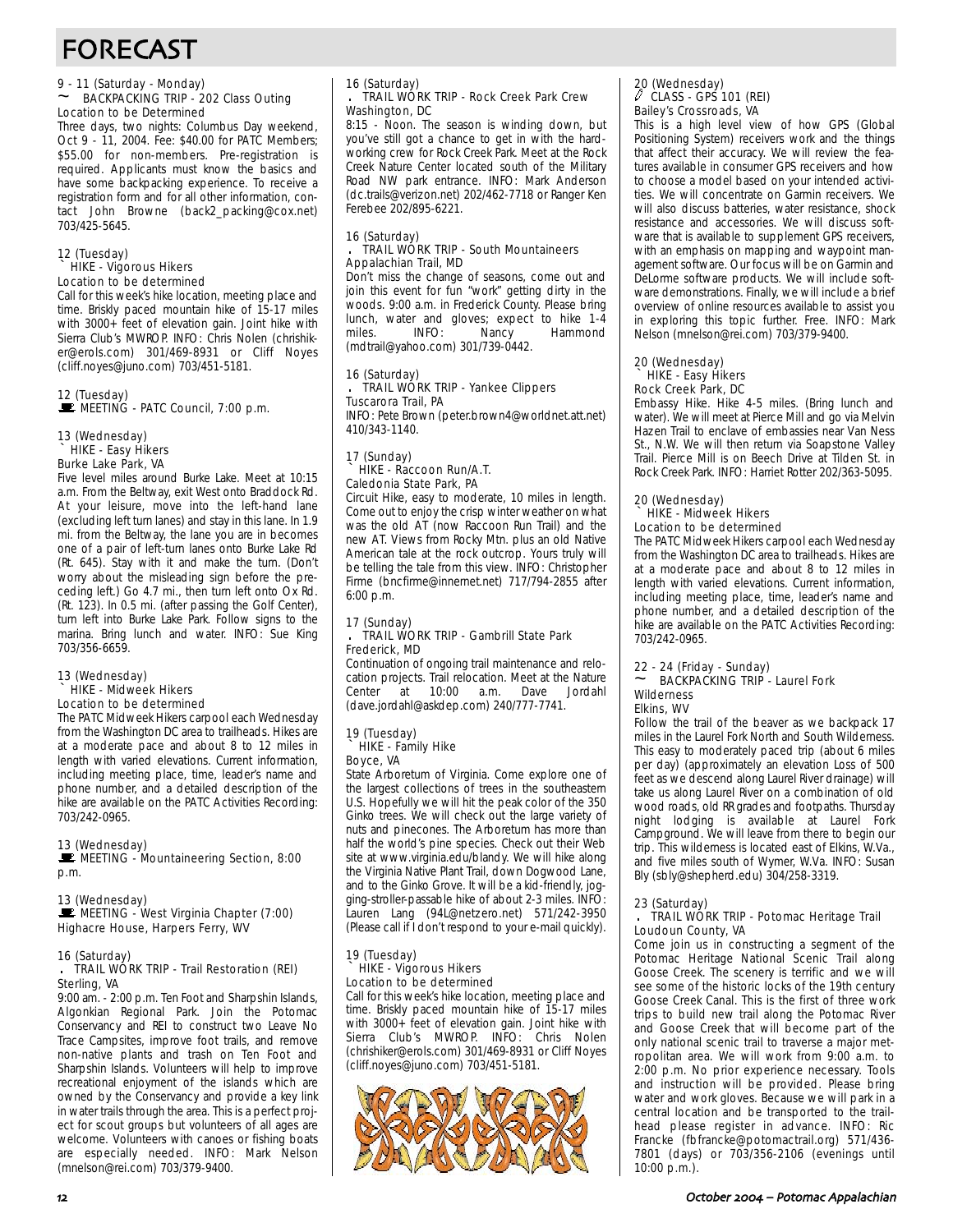## **FORECAS**

#### 23 - 24 (Saturday - Sunday)  $\triangleq$  CABIN WORK TRIP - Rosser Lamb Stanardsville, VA

Park Anderson and Peg Manuel have been carrying the load for restoration of the Rosser Lamb House for the past five years. Well now they are going to get some help. The Tulip Tree Cabin Construction Crew will be joining Park and Peg in their labor of love. Come on out and discover the chemistry that makes our cabin construction program so successful. There will be nearly unlimited opportunities to discover what goes into the restoration of a 90 year old farmhouse. Join us for a day of work on Saturday, an enjoyable dinner and an evening of socializing and breakfast on Sunday followed by another half day of work. INFO: Charlie Graf (cagraf@aol.com) 410/757-6053.

#### 23 - 24 (Saturday - Sunday) . TRAIL WORK TRIP - Cadillac Crew Dawson Cabin, MD

NW of Hancock. Opening views is the task at hand for the work trip. Should be a great time for seeing the fall colors and enjoying cool evenings. Bring water and a lunch for Saturday noon. Community dinner on Saturday night. Overnight at Dawson Cabin. INFO: Trudy Thompson (going2home2@yahoo.com) 703/938-3973 or Jon Rindt (jkrindt@shentel.net) 540/635-6351.

## 24 (Sunday) ` HIKE - Civil War History Harper's Ferry, WV

We're going to do a repeat of a very popular moderate hike that we did back in March. Starting from the train station, we'll hike through town, past Jefferson Rock, across the Shenandoah River, and up to Loudoun Heights. From here, we'll descend to the highway, cross the Potomac River, and hike up the C&O towpath to the trail for Maryland Heights. After ascending Maryland Heights, we'll come back into town. There will be great views, and hopefully some fall colors will still be left in the trees. Approx. 11 miles. PATC map 7. INFO: Vince Ferrari (ferrari3@ix.netcom.com) 301/249-2210.

### 24 (Sunday)

#### . TRAIL WORK TRIP - South Mountaineers Appalachian Trail, MD

This is another Sunday South Mountaineers work event ... getting dirty doing trail maintenance on the Appalachian Trail. We meet at 9:00 a.m. in Frederick County. Please bring lunch, water and gloves; expect to hike 1-4 miles. INFO: Nancy Hammond (mdtrail@yahoo.com) 301/739-0442.

#### 26 (Tuesday) HIKE - Vigorous Hikers Location to be determined

Call for this week's hike location, meeting place and time. Briskly paced mountain hike of 15-17 miles with 3000+ feet of elevation gain. Joint hike with Sierra Club's MWROP. INFO: Chris Nolen (chrishiker@erols.com) 301/469-8931 or Cliff Noyes (cliff.noyes@juno.com) 703/451-5181.

#### 26 (Tuesday) WEETING - SMRG (Business meeting), 7:30 p.m.

## 27 (Wednesday) a CLASS - Backpacking Light and Fast (REI) Bailey's Crossroads, VA

Is your pack too heavy? Did you carry too much on your last trip? An REI backpacking expert will provide excellent tips on lightweight backpacking techniques. Included are shelters, sleep systems, backpacks, food choices, and fuel efficiency. Come with tips to share with others. Free. INFO: Mark Nelson (mnelson@rei.com) 703/379-9400.



#### 27 (Wednesday) HIKE - Easy Hikers Wakefield, VA

Lake Accotink Parks. A 6-mile, mostly flat, circuit hike. From Capital Beltway exit 54A, go west on Braddock Rd. At traffic light, about 100 yards beyond outer beltway, turn right into Wakefield Park and meet at first parking lot on left. Bring lunch and water. No pets. Hike starts at 10:15 a.m. INFO: Henri Comeau (HenriComeau@aol.com) 703/451-7965.

#### 27 (Wednesday) ` HIKE - Midweek Hikers Location to be determined

The PATC Midweek Hikers carpool each Wednesday from the Washington DC area to trailheads. Hikes are at a moderate pace and about 8 to 12 miles in length with varied elevations. Current information, including meeting place, time, leader's name and phone number, and a detailed description of the hike are available on the PATC Activities Recording: 703/242-0965.

#### 28 (Thursday) ` HIKE - In-Between Hikers Bull Run Mt. Natural Area, VA

Hike 8 miles on forest trails with valley views from a scenic overlook. Joint hike with Sierra Club. Meet at 10:00 a.m. Take Interstate 66 to the Haymarket exit (Exit 40, US 15). Go South (left) on US 15, then turn west (right) at the stoplight onto Rt 55. Go 2.5 miles and turn right on Turner Road. Cross over I-66 and turn immediately left onto Beverly Mill Drive. Go 3/4 mile to the Friends of Bull Run Mountain House, on the left and park. No pets. INFO: Marjorie Richman (mar0522@aol.com) 301/320-5509 or Henri Comeau (henricomeau@aol.com) 703/451-7965.

#### 30 (Saturday)  $\frac{2}{100}$  HIKE - K9 Trailblazers Owings Mills, MD

Soldier's Delight. This will be a late afternoon hike. We'll hike at a moderate pace for a 4-mile loop through the woods and rocky serpentine barrens of Soldier's Delight. There will be moderate (200 ft) elevation changes on the trail. Along the way we'll visit abandoned mine sites where chromite was first mined in the United States. We'll also learn about the unique geology and ecology of the area and may even see the rare Fringed Gentian, which blooms this time of year. We'll end the hike at sunset with a Halloween story about a local ghost. Sturdy hiking boots with good ankle support are required. This is a joint hike with K9 Trailblazers, so well-behaved dogs are welcome as long as you keep them on a leash and scoop up after them. Maps, chocolate, and dog biscuits provided at the trailhead! Bring snack and water for you and your dog. Visit www.k9trailblazers.org for more details. Bolognese

(jbolognese@k9trailblazers.org) 410/247-4434.

## 30 (Saturday) ` HIKE - Natural History

#### South District, Shenandoah National Park, VA

This is a 9.8 mile hike through a very scenic region, with sandstone cliffs and fossils, wonderful overlooks, and long streamside stretches. Catch the last of the fall foliage season as we drop 1600 feet to Big Run, and make a number of stream crossings on Big Run and Rocky Mountain Run as we return back to our start. (Hike No. 22, Circuit Hikes in the SNP; 1996, 14th edition - Rocky Mountain-Brown Mountain). INFO: Bob Pickett 301/681-1511.

#### 30 (Saturday)

#### . TRAIL WORK TRIP - Rock Creek Park Crew Washington, DC

(8:15 a.m.-Noon). After we fix some trails, we'll hold the Second Annual Volunteer Appreciation picnic. We'll provide the BBQ, but contact Mark to see what side dish you can bring. Meet at the Rock Creek Nature Center located south of the Military Road NW park entrance. INFO: Mark Anderson (dc.trails@verizon.net) 202/462-7718 or Ranger Ken Ferebee 202/895-6221.

### 31 (Sunday)

#### . TRAIL WORK TRIP - Gambrill State Park Frederick, MD

Trail relocation. Meet at the Nature Center at 10:00<br>a.m. INFO: Dave Jordahl a.m. INFO: Dave Jordahl (dave.jordahl@askdep.com) 240/777-7741.

## November

#### 1 (Monday)

#### DEADLINE - December Potomac Appalachian Material due to editors

5:00 p.m. All items for the next issue of the newsletter due. Send Forecast events to PA-Forecast@patc.net and all other articles to the editor at lindashannonb@mac.com. NOTE: Do not send photos or articles to headquarters. E-mail for address.

2 (Tuesday)<br>■ MEETING - Trail Patrol, 7:30 p.m.

## 3 (Wednesday)

#### CLASS - Climbing 101 (REI) Bailey's Crossroads, VA

If you are ready to learn the ropes in one of this country's fastest growing sports, then this is the evening for you! REI climbing gurus offer this primer on rock climbing. Topics will include an overview of climbing, equipment, safety, and training. INFO: Mark Nelson (mnelson@rei.com) 703/379-9400.

3 (Wednesday)<br>■ MEETING - New Members (PATC), 7:30 p.m.

6 (Saturday)

#### $\tilde{\gamma}$ z $\,$  HIKE - K9 Trailblazers McLean, VA

Turkey Run Park. We'll hike at a moderate pace for a 6-9 mile hike from Turkey Run Park, along the historic and scenic Potomac Heritage Trail to Ft. Marcy and back again with an optional out-and-back to Dead Run. The trail is mostly rugged wooded trails along the Potomac River with some stream crossings, a street crossing, and moderate (but steep at times) elevation changes (~300 ft). This is a joint hike with K9Trailblazers so well behaved dogs are welcome as long as you keep them on leash and scoop after them. Maps, chocolate, and dog biscuits provided at the trailhead. Bring snacks, and water for you and your dog. Visit www.k9trailblazers.org for more<br>details. INFO: Pat Fuhrer qetails. (psfuhrer@k9trailblazers.org ) 410/381-7408 or Jeff (jabolognese@k9trailblazers.org) 410/247-4434.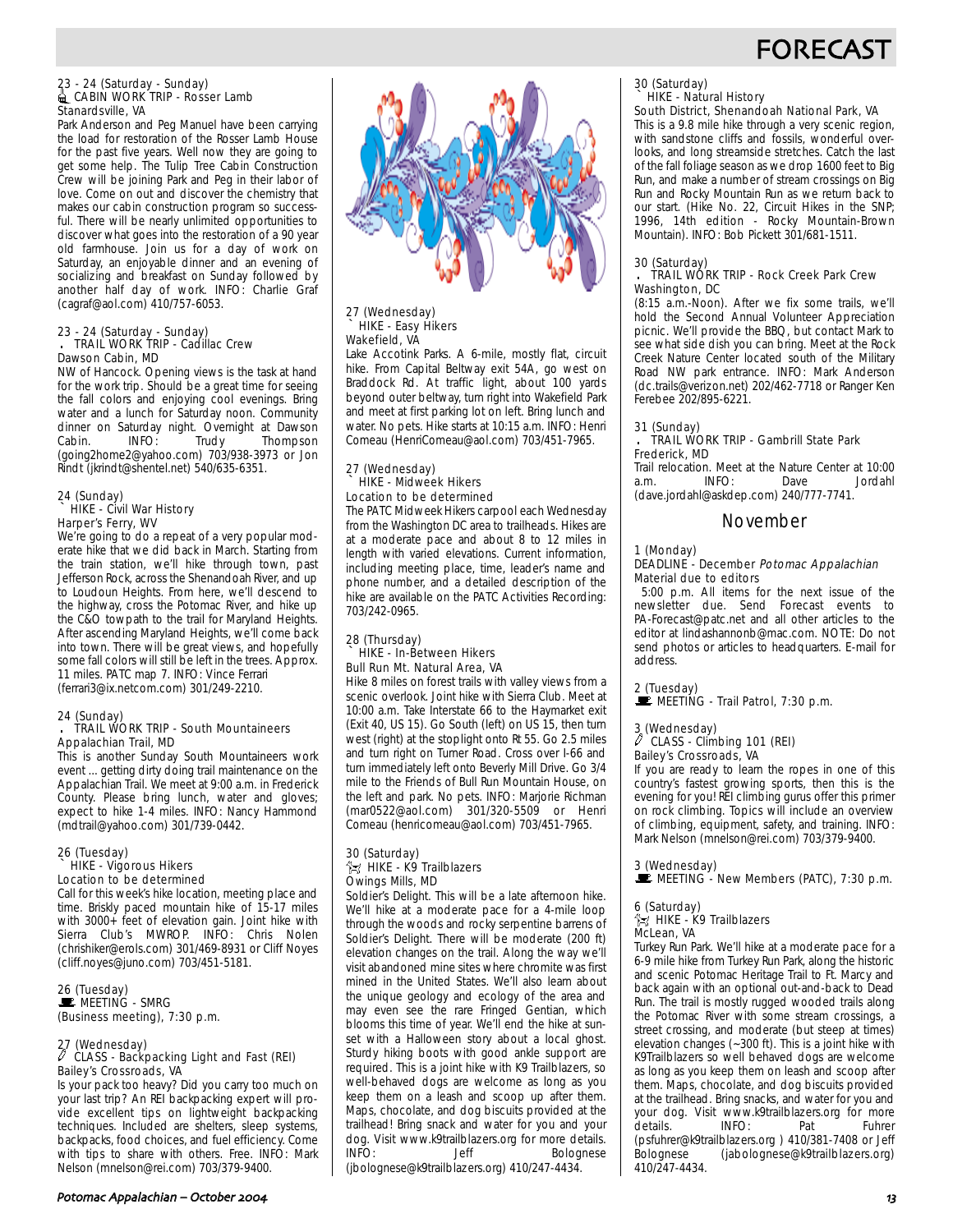## FORECAST

## 6 (Saturday) s SPECIAL EVENT - XC Ski Fair Vienna, VA

It's time to think snow! The Ski Touring Section (STS) opens the 2004 ski season with its annual Ski Fair your best opportunity to learn about and sign up for the great trips STS is considering for the 2004-05 season to destinations like Mt. Rainier, New England, Quebec, and St. Moritz as well as our closer favorites like Canaan Valley, the Laurel Highlands, and Tug Hill. Meet the trip leaders and prospective ski buddies. See new ski gear and try out speciallypriced fleece wear. Hear about the Ski-Dance Weekend and other special events and training clinics. INFO: Susie Etcheverry 202/244-2562 or Steve Bergstrom 301/564-9696 (12:30-4:30 p.m.).

### 6 (Saturday)

#### . TRAIL WORK TRIP - Potomac Heritage Trail Loudoun County, VA

Please join us on the 2nd of three work trips to construct a segment of the Potomac Heritage National Scenic Trail. This time we will work along the Potomac River south of Goose Creek. Good prospects for seeing wildlife. We will work from 9:00 a.m. to 2:00 p.m. No prior experience necessary: tools and instruction will be provided. Please bring work gloves and water. As we will park in a central location and be transported to the trailhead please register in advance. INFO: Ric Francke (fbfrancke@potomactrail.org) 571/436-7801 (days) or 703/356-2106 (evenings until 10:00 p.m.).

### 6 (Saturday)

#### . TRAIL WORK TRIP - South Mountaineers Appalachian Trail, MD

The air is getting crisp, come out and enjoy the autumn colors. Work hard and get dirty like when you were a kid. Please bring lunch, water and gloves; expect to hike 1-4 miles. We meet at 9:00 a.m. in Frederick County. INFO: Nancy Hammond (mdtrail@yahoo.com) 301/739-0442.

#### 6 (Saturday)

#### . TRAIL WORK TRIP - Yankee Clippers Appalachian Trail, PA

Meet at US 30 and PA 233 at the parking lot of Caledonia State Park. Departure 9:00 a.m. sharp. INFO: Pete Brown (peter.brown4@worldnet.att.net) 410/343-1140.

## 6 - 7 (Saturday - Sunday)<br>4 CABIN WORK TRIP - John's Rest Stanardsville, VA

The combined John's Rest and Tulip Tree Construction Crews will be working to complete another great PATC rental cabin located on Entry Run in Virginia' s Blue Ridge Mountains near Shenandoah National Park. The end of the project is near but there are still several important things that need to be done. Don't waste this opportunity to contribute to the completion of the next great cabin to be added to our rental system. INFO: Charlie Graf (cagraf@aol.com) 410/757-6053.

## 7 (Sunday) . TRAIL WORK TRIP - South Mountaineers Appalachian Trail, MD

Another Sunday event from the South Mountaineers, making the Appalachian and Catoctin Trails in Maryland the best they can be. Please bring lunch, water and gloves; expect to hike 1-4 miles. We meet at 9:00 a.m. in Frederick County. INFO: Nancy Hammond (mdtrail@yahoo.com) 301/739-0442.

9 (Tuesday)<br>■ MEETING - PATC Council, 7:00 p.m.

### 10 (Wednesday)

MEETING - Mountaineering Section, 8:00 p.m.

## 11 (Thursday) ` HIKE - In-Between Hikers Gaithersburg, MD

Moderately paced 9 mile hike on the Greenway Trail past remains of a mill, old dikes and canals. Meet at the Visitor Center in Seneca Creek State Park at 10 a.m. There will be a short shuttle. No pets. Take I-270 north towards Frederick to exit 10, Clopper Rd/West Diamond Ave., Rt. 117. After exiting, go right (west) on Rt. 117. Proceed approximately 2 miles on Rt. 117 to the Park entrance on left. You will see brown signs on Rt. 117 directing you to the Park. After turning into the Park, turn right at the sign pointing to the Visitor's Center. INFO: Marjorie Richman (mar0522@aol.com) 301/320-5509; and (HenriComeau@aol.com) 703/451-7965 before 9:00 p.m.

#### 13 - 14 (Saturday - Sunday) . TRAIL WORK TRIP - Cadillac Crew North District, Shenandoah National Park,VA

Should be nice bug free weather and beautiful fall foliage. The crew plans to add tread improvements and erosion control devices on the AT. Bring water and a lunch for Saturday noon. Community dinner on Saturday night. Overnight at Rindt's house. INFO: Trudy Thompson (going2home2@yahoo.com) 703/938-3973 or Jon Rindt (jkrindt@shentel.net) 540/635-6351.

#### 17 (Wednesday) HIKE - Easy Hikers Rock Creek Park, D.C.

We will hike about 4.5 miles walking south to Rolling Meadow Bridge where we eat lunch. Several up & downs on this hike. Meet at 10:15 am near Meadowbrook Stables on Beach Drive near East-West Hwy. (inside the beltway). Bring lunch and water. INFO: Carol Niedzialek (niedze@erols.com) 301/949-9729.

#### 20 (Saturday) TRAIL WORK TRIP - South Mountaineers Appalachian Trail, MD

Some of the most fun you will have being a volunteer. We work on the Appalachian Trail in Maryland. Details subject to change after press time. INFO: Nancy Hammond (mdtrail@yahoo.com) 301/739-0442.

## 20 (Saturday)

#### . TRAIL WORK TRIP - Yankee Clippers Tuscarora Trail, PA

INFO: Pete Brown (peter.brown4@worldnet.att.net) 410/343-1140.

#### 20 - 21 (Saturday - Sunday) ORK TRIP - Rosser Lamb Stanardsville, VA

Park and Peg and their friends as well as members of the Tulip Tree Crew will be hard at work at Rosser Lamb House this weekend and can use your help. Opportunities for learning and making a contribution abound. Saturday dinner and Sunday breakfast will be provided for the cost of the ingredients. INFO: Charlie Graf (cagraf@aol.com) 410/757-6053.

#### 21 (Sunday) ` HIKE - Appalachian Trail Smithsburg, MD

We'll do a moderate 12 miles along the South Mountain ridge in Maryland, starting from near the Cowall Shelter on Wolfsville Road, and continuing all the way to Washington Monument State Park. Two wonderful views will be seen along the way, at Black Rock Cliffs and at Annapolis Rocks. We'll need a volunteer or two to place cars at the beginning and end of this one-way hike. Approx. 12 miles. PATC map 5. INFO: Vince Ferrari (ferrari3@ix.netcom.com) 301/249-2210.

#### 21 (Sunday) ` HIKE - Natural History Great North Mountain, VA/WV

A Sunday hike avoids the hunters in this heath and hardwood forest region which includes a part of the Tuscarora trail. We'll hike 9.4 miles, with an elevation change of 1300 feet. Being a natural history hike, we'll talk about what is going on in the natural world at this time of the season. Wonderful views await us at White Rock Cliffs. (Hike No. 13, Circuit Hikes in VA, WV, MD, and PA, 2000, 6th edition - Racer Camp Hollow-White Rock) INFO: Bob Pickett 301/681-1511.

#### 27 (Saturday) HIKE - Moderate Thurmont, MD

Wolf-Chimney Rocks Circuit, moderate hike 8.7 miles in length. Elevation change 500 feet. This is in the Catoctin Mountain National Park, and is a wonderful hike with some gorgeous views. INFO: Christopher Firme (bncfirme@innernet.net) 717/794-2855 after 6:00 p.m.

### 30 (Tuesday)

**WEETING - Shenandoah Mountain Rescue** Group (Business meeting), 7:30 p.m.



## Annual Meeting Set for Nov. 9 at the Atrium

The annual banquet will be held Nov. 9 at the Atrium of Meadowlark Gardens in Vienna, Va. The speaker will be Scott Rimm-Hewitt, who played his tuba as he walked the Appalachian Trail. The cost of the banquet will be \$35 per person. Make your reservation now with Pat Fankhauser at PATC, 703/242-0315, Ext. 17. or fill out the registration form on page 5 and follow mailing directions on the form.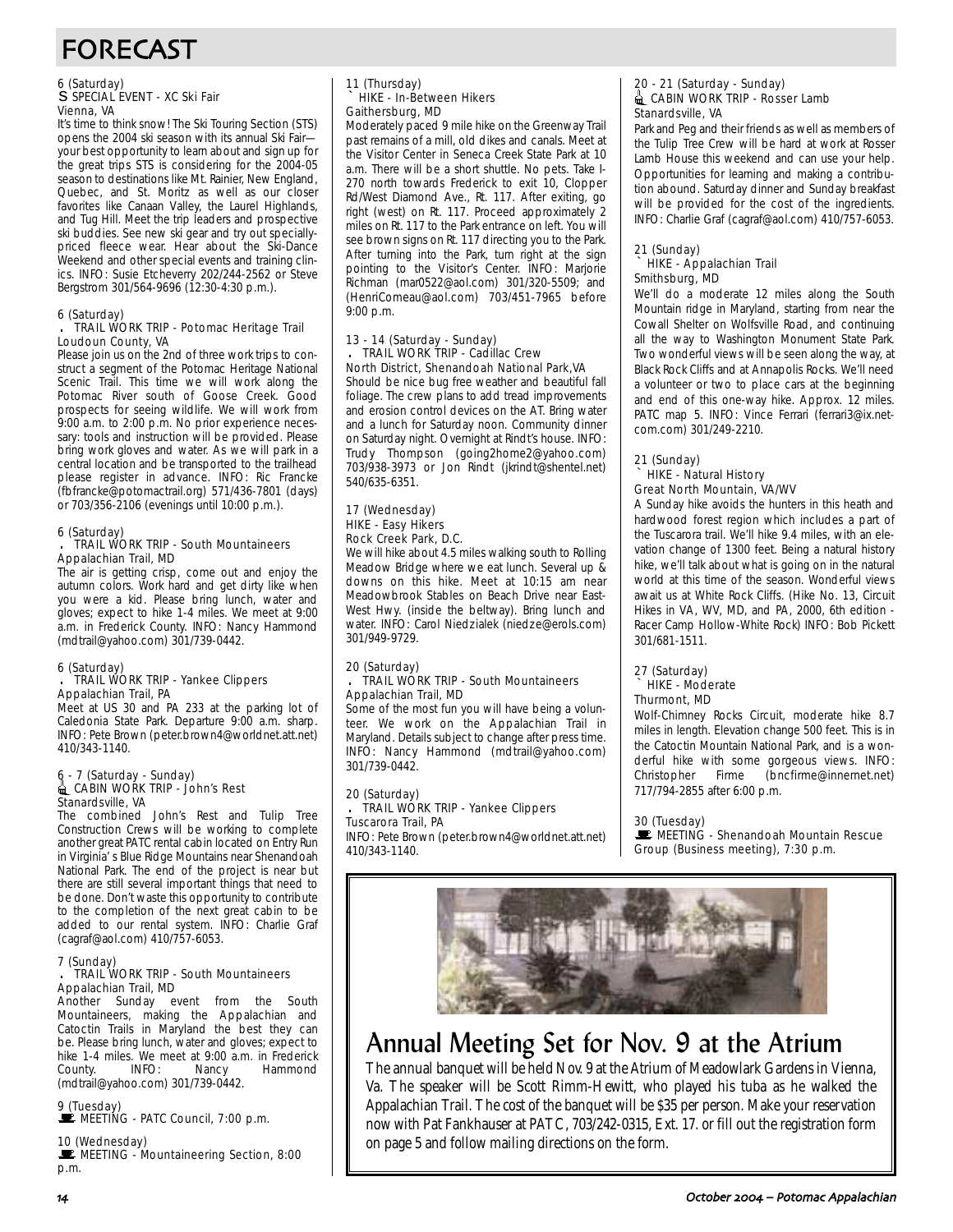## It's Pig Roast Time Again!

Join us for the 21st Annual Blackburn Pig<br>Roast, scheduled for Saturday/Sunday, Oct. oin us for the 21st Annual Blackburn Pig 9-10, 2004. The organizers will be the same as always – Rick Portal with help from Tim Rahn and Nancy Hughes. Registration this year is once again being taken by Trailboss Chris Brunton and Sandi Marra.

As is the tradition, black beans and rice, potato au gratin, and apple crisp will accompany our Cuban-styled roast pig. Happy hour will lead off the evening with Rick's famous tamales. In addition, Tim will make sure anyone waking up Sunday morning still hungry will be taken care of with his topquality breakfast fare.

In keeping with our family-oriented events, we will have planned activities for children of all ages, culminating in our annual jack-olantern contest, complete with scary stories and prizes for all. Of course all attendees can take a hike along the "AT" or simply enjoy the changing leaves from our front porch.

Dinner will be served early evening on Saturday, but anyone wanting to participate in the Friday night Pig grease down and seasoning (an event worth experiencing at least once in your life) are welcomed! Dinner on Friday and breakfast and lunch on Saturday are up to each individual.

Members and friends interested in attending the event should complete the registration form below and send a check for \$25 per aperson over 10 years old to Sandi Marra, 6245 Walkers Croft Way, Alexandria, VA 22315. MAKE CHECKS PAYABLE TO SANDRA MARRA. INFO: Chris Brunton, (703/ 924-0406) trailbossbtc@msn.com. <del></del>



**IMPORTANT: Please be sure to make your check payable to Sandra Marra.**



## Guide to Massanutten Mountain Hiking Trails

Every hiker in the PATC area needs this complete guide to the official Forest Service trails in the Massanutten Mountain Section of the George Washington National Forest. Escape the crowds in Shenandoah National Park by instead visiting the Massanutten area, with more than 50 hikes of varying difficulty, from the 71-mile Massanutten Trail circuit (described both clockwise and counterclockwise), to easy walks of less than one-half mile. One universally accessible trail (the Lion's Tale) is actually rope-guided for the visually impaired, with Braille signs.

Wil Kohlbrenner's third edition of the Guide to Massanutten Mountain Hiking Trails is completely revised with all the information you need to safely enjoy these hikes. There are new diagrams showing mileage between trail intersections, and photographs of the scenery and wildlife by the author and Lee Sheaffer. A special chapter relates the colorful history of the area.

Previous editions of this guide should not be used because trails in the area have been extensively restructured. You need the 2004 edition.

PC 160 Member price: \$5.60 Non-member price: \$7.00

FROM THE PATC STORE THE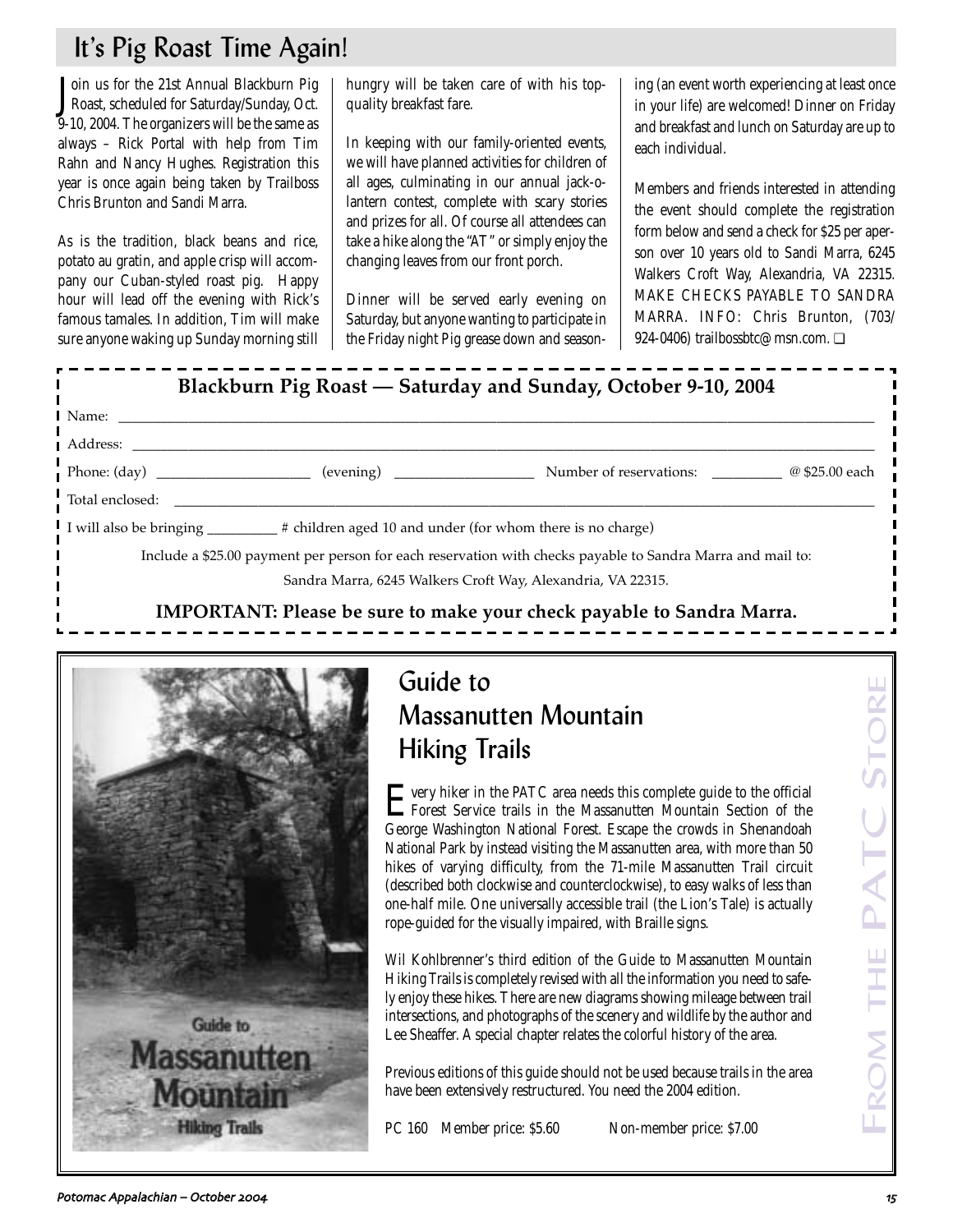## Bob Pickett's Appalachian Nature: Whence the Mussel

This new role as club naturalist is kind of<br>fun. It's already exposed me to a number of different issues. For example, I was asked if I had any input as to the safe use of chlordane, an insecticide used for termite control, or in this case for carpenter ant control in one of our cabins. In as much as chlordane has been banned from commercial use in the United States since 1988, I was glad to be able to point our club in a more appropriate direction.

A more interesting situation arose when I was told a G1 species had been found just below our Vining properties. A G1 species is one where only five populations or fewer are known to exist in the whole world! It turns out we are talking about a mussel, known as the James River spiny mussel. So I spent two days in July wading through a stream with several U.S. Fish and Wildlife biologists, members of The Nature Conservancy, and a few others, looking for this little creature.

## **Tiny Targets**

Searching for the mussels was like an Easter egg hunt. These mussels are about two inches long and generally look like clams (with notable exceptions: Clams are marine and mussels are freshwater). But they don't just lie on the sediment. In fact, the shell is totally submerged in the substratum. Only the two hoselike siphon tubes reach to the surface, one taking in water and suspended food sediments and the other expelling filtered water and waste products. You have to look for a pair of dark spots less than a quarter inch apart on the creek bottom. Over the two days, we found 223 notched rainbows, 22 Creeper or Squawfoot mussels, a number of an introduced species and, yes, seven of our globallyrare James River spiny mussel.

Armed with my newly gained experience, a few weeks later I took to the waters of Swift Run and Madies Run that go through PATC's Vining properties in search of this mussel.

It turns out that Virginia is a hot spot in the world for rare mussels. The Clinch, Holston, and Powell Rivers, located in southwestern Virginia, contain 31 federally listed Endangered and Threatened mussel species. Not only that, this region also hosts a number of endangered fishes as well. Some of these fishes are known as darters. You remember the snail darter from the 1970s, don't you? In addition, a number of endangered bats and plants are also found here.

Why are so many endangered species located in this distant corner of Virginia? It all has to do with the age of the community. While the Alps, Rockies, and Andes are about 60 million years old, our Appalachian Mountains are approximately 260 million years old. This southern Appalachians habitat, free from glaciers and other dynamic ecological change, has enabled evolution to diversify into a myriad of forms and species. In fact, the New River, contrary to its name, is the second oldest river in the world, with only the Nile River being older.

## **Mussel Mode of Living**

Mussels have played a valuable role in the lives of East Coast inhabitants, starting with the Native Americans, who used the mussel shells to make wampum, their form of money, or barter medium. Our society made use of mussel shells to make buttons until the advent of plastics in the 1930s. Now, mussels are being collected and sold to Asian markets. In the pearl farms of China, these shells are cut and shaped into round pearl replicas and placed into marine oysters. The oysters proceed to coat the mussel shell with a thin layer of mother-of-pearl. After two years, these are sold in the U.S. market as cultured pearls.

Mussels are very sedentary. These mussels, which can live to be 50 to 100 years of age, can spend years at a time in the same spot, content to filter food from the water with their siphons. Unlike migratory birds, ephemeral flowers, and hibernating animals, mussels can be found any day of the year in the same place. Mussels also have an interesting life cycle. Females release newborn mussels, called glochidia, into the water where they must find their way to the gills of a fish, where they will live for about three weeks as a parasite before dropping off the fish. Not just any fish will do. These glochidia are limited to a very few acceptable fish species.

## **Mussel Enemies**

Alas, all is not bright for the mussel community. In fact, through degradation of water quality, mussel populations have declined alarmingly in both abundance and diversity. It has been said that mussels are far and away the most jeopardized faunal group in the country. With 50 percent of all U.S. species receiving protection under the Endangered Species list, some 70 percent of all mussel fauna are in peril.

However, the biggest threat has yet to arrive in our Virginia streams. The zebra mussel, which has taken over much of the benthic community of Lake Erie, is rapidly approaching. This introduced species, which, through it's filter feeding, has dramatically increased water clarity in the Great Lakes, has also removed the food from the waters that support the natural food chain, effectively removing many native mussels and game fish from hard-hit areas. Just this year, it has been identified in the upper reaches of the Susquehanna River in the Chesapeake Bay drainage basin. Most biologists agree, it's just a matter of time before they infiltrate all of our Eastern rivers, removing native species and clogging up water intake systems.

So, what happened on our mussel search on the Vining properties? It turns out that the sediment-rich depositions found downstream just don't exist in our upper reaches. In the course of just a few miles the stream had changed from a sluggish meandering stream of deposition to one of high energy, steep gradient, and erosion, with no mussels. Nonethe-less, the search for the James River spiny mussel and its fulfillment has been a very satisfying experience and one of many adventures I look forward to completing. ❏

## **2003 Power Failure Reveals Role of Plants in Air Pollution**<br> **A** recently released study by researchers

 $A$ recently released study by researchers<br>at the University of Maryland shows that skies were dramatically bluer and the air was much healthier during the August 2003 blackout that hit the northeastern United States. The findings shed new light on the contribution of power plants to air pollution along the East Coast of the United States.

Atmospheric measurements taken by scientists some 24 hours after many power plants had essentially shut down found a 90 percent reduction in sulfur dioxide, a gas that leads to haze and acid rain, and a 50 percent reduction in smog, or ground-level ozone. The Maryland scientists also found that suspended particulate matter, the amount of light scattering particles in the air, dropped by 70 percent, and visibility increased by some 20 miles. ❏

*—Bob Pickett*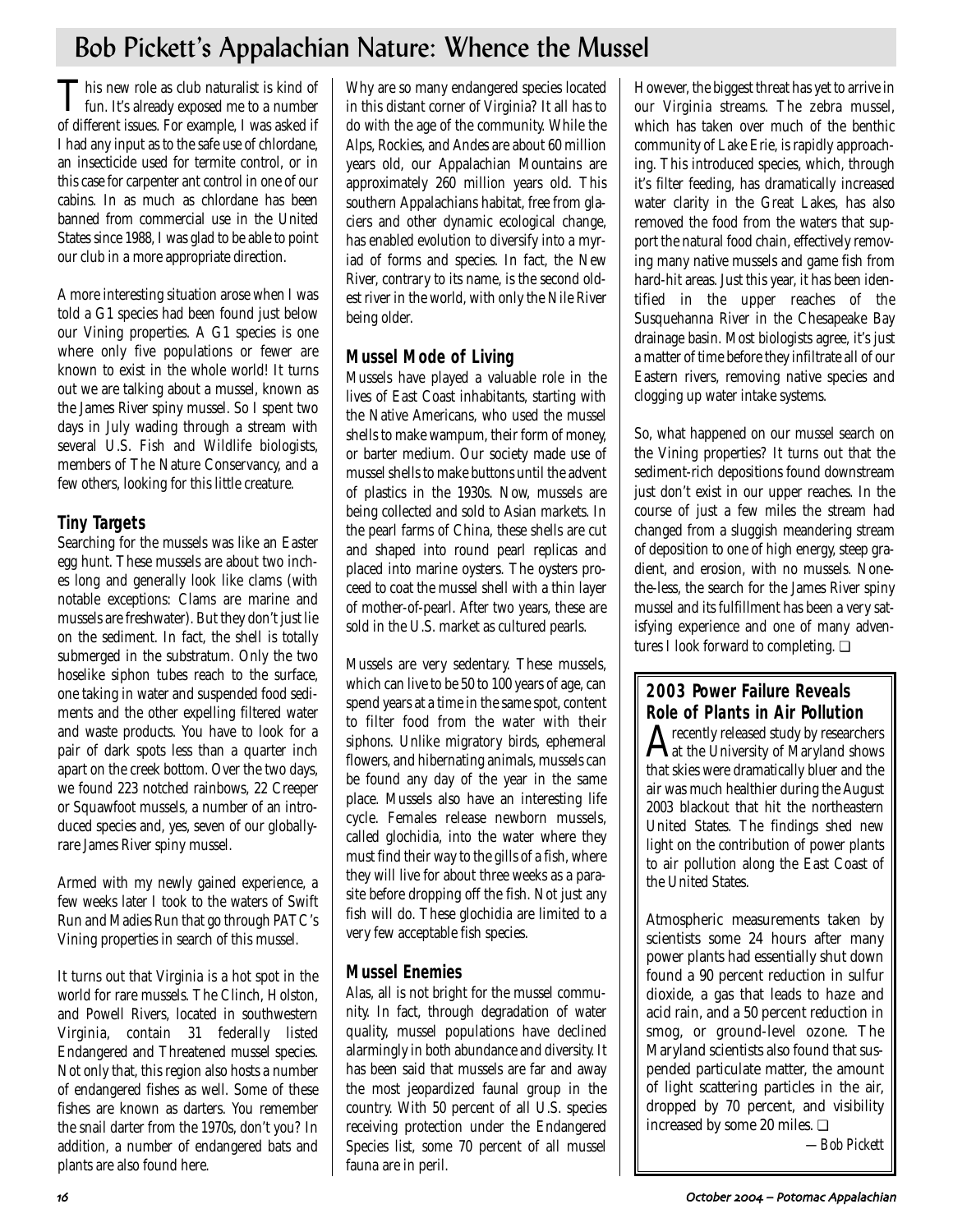## NEW NOTICES

NEW PUBLICATIONS CHAIR NEEDED. PATC is in search of a new chair for the Publications Committee. The selection will be made by mid-December, and the starting date is Jan. 1, 2005. The committee chair oversees production of PATC's publications (typically 4-5 per year), including guidebook revisions and occasional new books; supervises volunteer editors and preparation of press-ready copy, filing for copyright, LC number and ISBN; updates publication descriptions on PATC Web site; budgets and manages the publications account. The chair is a voting member of PATC's Council. Familiarity with publishing software (PageMaker or Quark Xpress) is desirable but not required. Please refer questions and expressions of interest to President Tom Johnson (president@patc.net).

ACRYLIC PAINTINGS FOR SALE - of your favorite cabin or trail. All I need is your photo (unless I have already photographed it); reasonable rates and various sizes. Catherine Miller (chosejoy@ starpower.com) 301/589-8524.

BEARS DEN TRAIL CENTER Manager/Hosts: Bears Den is searching for the right person or couple to take over as manager/host(s). Must have a strong desire to take care of guests, be very friendly, and be hard-working. Monthly stipend and lovely housing quarters in the stone mansion. No health benefits. Start date on February 1, 2005. Annual position with possibility of renewal for consecutive years. Hiking experience and outdoor interest a big benefit. Visit Bears Den Trail Center and speak to Dave Appel for more information at 18393 Blueridge Mountain Road, Bluemont, VA 20135. 540/554-8708. Visit our website www.bearsdencenter.org for more information. To apply, send David Lillard (dlillard@blueridgecenter.org) a letter of interest.

DO YOU HAVE A UTILITY TRAILER? ears Den has need for loan or donation of a utility trailer as we now have to haul our trash barrels out to Route 601 each week. Please contact Dave Appel (info@bearsdencenter.org) or 540/554-8707.

### HIKING PARTNERSHIPS

LOOKING FOR SOME WOMEN TO HIKE WITH: Are any of you ladies interested in hiking sections of the AT - mostly by slackpacking, dayhiking and occasional overnight? I've finished about half. Let's compare notes. INFO: Stacy (dslabare@ corlink.com.) 304/358-3154

## HELP WANTED

PUBLICATIONS COMMITTEE needs someone proficient in desktop publishing (Quark and/or Pagemaker) to work with chairman in updating guidebooks. Adobe Photo Shop also helpful for scanning photos. Need to prepare final disk for printer. Minimal time requirement - only 2 or 3 publications per year would require your expertise. If you are interested or have questions, call George Meek, publications committee chair, (george@meekconsulting.com) 703/875-3021.

## FREE TO GOOD HOME

FREE FIREWOOD for the asking. A pickup truck full of cut and seasoned (by this fall) wood is available on a first come, first served basis. Kindling also available. Must get rid of it quickly. Please call Bernie Morgan at 301/864-1324.

## NOTICES

### VOLUNTEER OPPORTUNITIES

DAYTIME RESERVATIONISTS NEEDED If you are available during the day to work a busy reservation desk, I've got an opening for you on alternate Thursdays. I really need to secure a volunteer every other Thursday afternoon between 12 noon and 2:00 p.m. Will train. No pressure calls. Please call Pat Fankhauser at 703/242-0693, Ext. 17 if you can help us out.

DAYTIME AND EVENING CABIN RESERVATIONISTS NEEDED: Openings are available to any individual who can give attention to detail, work independently, and work under pressure some seasons of the year. Daytime volunteers are needed on Thursday afternoon between 12 noon and 2:00 p.m. Evening volunteers are needed to take one or two nights per month. We Need You Now! Call Pat Fankhauser for interview at 703/242-0693 or e-mail, pfankhauser@patc.net.

WE NEED SOMEONE TO HELP POUR PAINT for trails and corridor workers. Contact Heidi Forrest (hforrest@patc.net) 703/242-0315 x12.

DO YOU HAVE A KNACK FOR HANGING TOOLS? We could use your help in the HQ Tool Room. Contact Liles Creighton (lcrei@aol.com) 410/573-0067.

### HELP WANTED

**HELP WANTED:** We need volunteers with experience in creating sales materials and/or catalogs. If you are interested please send a note to Tim Hanlon, Sales Chair, care of Maureen Estes at MEstes@patc.net.

REQUEST FOR VOLUNTEERS: Trail Crew Maintenance, DC-Based. Want some trail maintenance experience and exercise, but still sleep in your own bed? Is SNP just too far a drive? I've got all these problems and will try to fill a need by building a local-based trail crew. The Potomac River Trail Crew will work one day a month, mostly just 9 a.m. to 1 p.m. The crew would begin its focus on the Potomac Heritage Trail on the Virginia side of the river, but the crew could also help in Rock Creek and Great Falls. INFO: Bruce Glendening (bglendening@ yahoo.com) 703/532-9093 (night).

### **C&O CANAL NATIONAL HISTORICAL PARK**

is seeking volunteers for the Williamsport Visitor Center to staff the center and bookstore, and can include informal interpretation. INFO: Gloria Updyke (Gloria\_Updyke@ nps.gov) 301/582-0813.

CALLING ALL LAWYERS, ACCOUNTANTS, AND TAX ATTORNEYS. Virginia now permits donors of conservation easements to sell the tax credit for cash. PATC owns property in Virginia that would be eligible for such a rebate. The club needs your help writing proposals that would help the club save thousands of dollars. Contact: Phil Paschall (bettycox@erols.com), 540/882-3027. Hurry – before the state changes its mind.

## CONSERVATION OPPORTUNITIES

DO YOU WANT TO BE A LANDOWNER along the AT? Are you in a position to become a Conservation Buyer through the Appalachian Trail Conference Land Trust? Our program matches conservation buyers with people who are selling land along the AT. You locate your home or cabin out of sight from the Trail. All we ask is that you donate a conservation easement on the rest of the property. A conservation easement "runs with the land;" that is, no present or future owner can develop it! AND, because an easement is an irrevocable gift of a property right, you get a nice income tax deduction equal to the value of the easement. Contact Bob Williams, Director of Land Trust Programs, at bwilliams@appalachiantrail.org, or at 304/535-6331, or write to P.O. Box 807, Harpers Ferry, WV 25425.

LAND MANAGEMENT OPPORTUNITIES: The Land Management Committee is looking for volunteers with various skills to help out on several important projects. We are hoping to find members with the following professional skills that they can apply at PATC.

GIS Specialist - Help start and develop the club's GIS capabilities.

Forester - Assist committee in developing Forestry Plans for club lands. We have a process and existing leadership but have a lot of land to cover.

Surveyor - Assist committee members in identifying boundaries on our existing properties. Assist in purchasing of new properties identified for cabins and trail protection.

Land Appraiser - Assist the club in determining values of potential land purchases and conservation easements. Efforts are targeted in the VA, PA, MD and WV areas.

If you're interested in helping out in any of the above areas please contact Chris Mangold at csm5749@yahoo.com.

## TRAIL OVERSEER OPPORTUNITIES

PATC OVERSEERS GET DISCOUNTS from the following merchants who support our volunteer programs: Blue Ridge Mountain Sports (Charlottesville, Tidewater) – 20%, Hudson Trail Outfitters (Metro DC) – 15%, The Trail House (Frederick, Md.) – 15%, Casual Adventures (Arlington, Va.) – 10%, Campmor (mail order via PATC HQ) – 10%, Weasel Creek Outfitters in Front Royal – 10%, and The Outfitter at Harpers Ferry – 15%. Check the back page of the PA for the latest trail, cabin, and shelter overseer opportunities. All PATC members receive a 10% discount from Blue Ridge Mountain Sports. Be sure to have your membership ID or overseer ID ready when you shop.

Notices are published free of charge for PATC members only. PATC cannot vouch for any of the advertised items. No commercial advertisement or personal notices unrelated to hiking will be accepted. Deadline for inclusion is the first day of the month preceding issuance of the newsletter. Notices will be run for three months, at the discretion of the editor, unless we are otherwise advised. ❏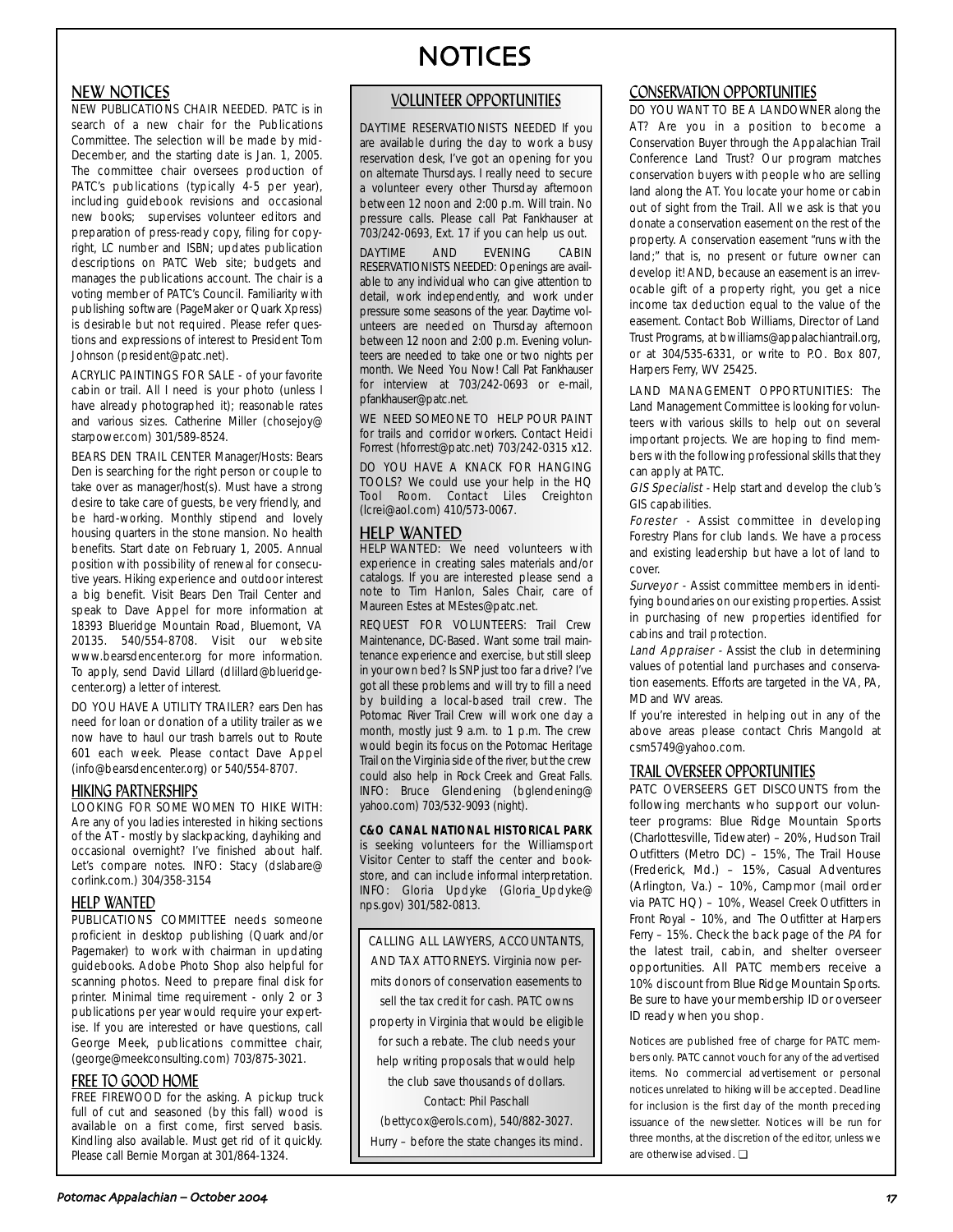## TRAILHEAD

Adrier, cooler August has helped slow the weeds after this year's bountiful crop earlier in the spring and summer. By the end of August, a few telltale signs of brown and wilting weeds (always a welcome sign to overseers) began to appear. It won't be long before the district managers will start hounding overseers to clean the waterbars. Seems like the work is never done.

We are thankful for the near miss of a couple of hurricanes, but there are a couple more in the wings. We don't need another Isabel.

## **ALT Allegheny Trail**

On Aug. 28, Lloyd MacAskill and PATC President Tom Johnson traveled to the New Castle Ranger District office west of Roanoke for the Allegheny Trail's annual planning meeting. Also present were three West Virginia trail volunteers and five representatives from the U.S. Forest Service. The main focus was on plans to resolve the remaining landowner issues needed to permit opening of the last unfinished section of the Allegheny Trail (ALT) south of I-64. After remaining in limbo for several years, these problems will be worked on during the coming months.

At present, the ALT continues northward along Peters Mountain and the West Virginia-Virginia state line for 21 miles from its southern junction with the AT before coming to the gap section. The rest of the ALT is complete through West Virginia up to Pennsylvania where it connects with other trails. Closing these trail gaps has been receiving increased attention as a result of the interest in creating a longer hiking route through the western Appalachians.

## **From the Supervisor of Trails**

To all overseers: Subject, adding new or significantly modifying current trails. If you perceive a need to create a new trail or to relocate or otherwise significantly change an existing trail, coordinate with your district manager first. We are guided in our actions by our trail partners and multiple policies. The DM is familiar with them, or can contact or put you in contact with the appropriate people and obtain clearance for what you want to do. You may, of course, be told no. But, increasingly, rules and regulations and a clearance process for projects are taking hold in the world of government. If we violate their rules, we will have more restrictions put upon us.

To club members: Please determine if you can volunteer and devote time to the trails we maintain in the national forests and our own land in the west. This is a challenging and difficult task due to distance from our primary concentrations of members. I recognize that most people want a trail section close to where they live or work, but we need those who like a challenge and hard task. If you can meet the challenge and can spare the time, please call or e-mail me (410/573-0067, Lcrei@aol.com) or the pertinent district manager.

Compliments have been received again about the fine trail maintenance this year. Kudos to all who devoted their time helping the club maintain its standards and good reputation. Trail construction and maintenance is hard work but is appreciated by the public.

## **Tiny and Lugger**

The August Blue and White Crew trip was dedicated to our old buddy Tiny, who was

unable to join the crew for the festivities due to a prolonged recuperation from recent surgery. Best wishes to Tiny, who endured a very hard procedure. He's been a big asset to the crew, and we hope he can keep it up.

The Tiny-less crew visited the AT section just north of the Pocosin Cabin, cutting vegetation, repairing rootball damage, and rebuilding a section of damaged tread. Patrick Wilson unveiled the newly fashioned Locust Lugger, an advanced apparatus for moving large sections of waterbars-to-be from the locust mines to their new homes. The crew was able to cut, skin, and transport over 30 logs to the section near the cabin and to a damaged area near the Lewis Mountain Campground. Late afternoon downpours delayed the installation of the waterbars near the campground and forced the crew into the back of S.V. Dove's pickup for an impromptu crew pow-wow. Sunday morning the crew helped Patrick and his little friend Lugger cut and skin even more locust, this time on the Buck Hollow Trail.

## **Finished Just in Time**

Facing the arrival of Hurricane Charley, the Cadillac Crew proceeded undaunted to build turnpike tread on the Billy Goat A Trail near the Great Falls Visitor Center on the C&O Canal. The trail entrance off the C&O Canal is a chronically wet area whose only solution was to raise the tread using turnpike construction. Crew members discovered they had seldom-used muscles, as most of the morning was spent stripping logs for the turnpike retainer walls. The afternoon was spent hauling and placing fill material for the tread. Just

See Trailhead, page 19

Before: (left) Chronically wet area on Billy Goat A Trail near Great Falls before Cadillac Crew construct turnpike. After (right): Turnpike on Billy Goat A Trail finished just before the arrival of Hurricane Charley's rain (notice water drops on camera lens).





Photo by Vc Fickes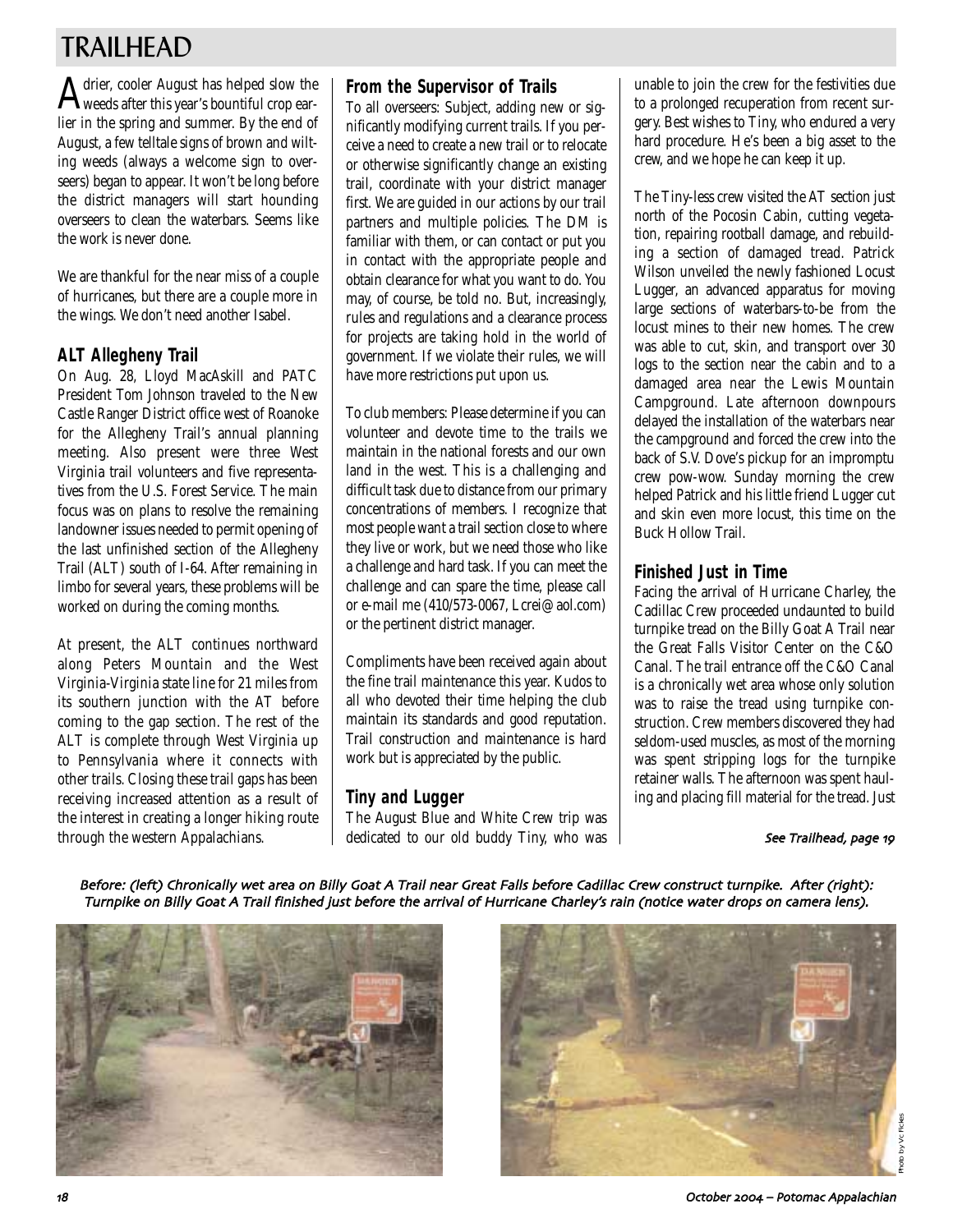### Trailhead, from page 18

as the final load of material was placed, the predicted rains from the hurricane arrived. By the time the crew returned to the parking area, rain-soaked clothes replaced sweat-soaked clothes. A special thanks to Overseer Georgeann Smale who arranged for the Park Service to provide logs and fill material that made the job much easier.

## **White Oak Staircase**

The Central District Summer Crew followed fast on the heels of the Blue and White weekend. Commencing on Sunday, the crew consisted of Mark Holland, Mike Fleming, Stan Turk, John Hebbe, Kerry Snow, Jerry Gross, Pete Curran, and Cliff Willey. Shawn Green (SNP trails coordinator) and Pete Gatje (former PATC supervisor of trails) welcomed the crew to SNP during dinner at Skyland Lodge on Sunday evening. Work began at 7:30 a.m. on Monday, led by Central District Trails Supervisor C.T. Campbell and his crew of Shenandoah trail professionals. Over the course of the next five days, the crew built a winding stone staircase near the base of the White Oak Canyon Trail's lowest falls, replacing a badly damaged trail section that had deteriorated over the years. Although crew members kept a keen eye out, nightly visits to local dining establishments failed to detect the mysterious "man in the shadows," reputed to haunt the kitchens of Luray restaurants (in fact, the crew was unable to find even the shadows).

## **Hoodlums Get Soaked**

In August, the North District Hoodlums trail crew turned out 10 hardy souls despite the dark skies and ominous weather forecast. We managed to rebuild 20 or so log waterbars on the AT on the north flank of Pass Mountain before the heavens opened up. A thoroughly soaked crew retired to the home of George Walters and Maureen Harris near Sperryville in lieu of Indian Run hut to clean up and dry out (with the help of a washer and dryer) and proceeded to "rough it" with a fine Jamaican meal served up under roof.

## **Blood, Sweat, and Tears on the PHT**

Confronting the best growing season in years, the Potomac Heritage Trail became an overgrown weedy mess this summer. Overseers Alex Sanders, Ric Francke, and Bruce Glendening did not despair as they attacked the worst section near Theodore Roosevelt Island, but the power weedwackers quickly broke under the pressure. Hand swingblades took up the slack as the three slogged along for hours clearing a passable area through the fast-growing kudzu and porcelain berry. Hikers in shorts cheered as the thorny bushes were cleared away and the PHT again became a pleasant experience rather than a chore. Enterprising overseers likewise opened other areas of the PHT, and the beast of summer growth was defeated, only to wait for another day.

## **Corps Arrives at Blackburn**

Chris Brunton reports a group of young adults from Washington, D.C., scheduled a work trip outing to Blackburn Trail Center early in August. They are part of the Americorps/Earth Conservation Corps organization. Chris wasn't sure just what to expect, but the group really impressed him. The group, consisting of about 20 corps members and three leaders, built a series of locust log steps and dug some side hill on the south access blue-blazed trail leading from the center up to the AT.

## **Tuscarora South District**

Carol Saah and her Wanderbirds continue their monthly worktrips and, as such, have been a huge help on Tuscarora Trail sections without overseers. If you hike Fetzer Gap to Cedar Creek or Three Top Mountain, you owe them thanks. And these are in addition to the two sections that Carol and her husband David maintain! By the way, there are several sections of the Tuscarora that need overseers. This lesserused trail network (lots less than the AT) has wonderful views and a good chance for solitude. Sounds like a great opportunity. Contact Rick Rhoades. The Tuscarora needs you!

## **SNP South District Summer Crew**

District Manager Pete Gatje reports Dave Fellers' PATC Summer Trail Crew did a great job during their August workweek. They cleaned out a remote burn area of Rockytop Trail that had gone wild this year. Vegetation was so bad this year that Pete thinks he will probably lose three or four overwhelmed overseers. The summer crew also did fine work on an eroded fire road that is the start of the Trayfoot Trail near Blackrock Parking area.

## **Black Phase**

While conducting a trail assessment of the AT in the SNP North District for the ATPO, Michelle Miller of ATC's Mid-Atlantic Region, accompanied by Overseers Jon and Katherine Rindt, observed a timber rattlesnake crossing the AT near Piney River Ranger Station. The threefoot-long snake, first detected by Michelle's dog Hazel (glad she was on a short leash), started to coil into a defensive position before deciding to cross the trail to continue on its business. Timber rattlesnakes have both a yellow and a black phase during which their color is distinctly different. This snake was obviously in its black phase.

Please send any interesting tale, technical advice, individual or group accomplishments, and trail maintenance questions to Trailhead, c/o Jon Rindt, 621 Skyline Forest Drive, Front Royal, VA 22630 or to jkrindt@shentel.net. ❏



Timber rattlesnake (black phase) observed crossing the AT during an ATC trail assessment in SNP North District.

## POTOMAC APPALACHIAN

(UPS-440-280) ©2004, Potomac Appalachian Trail Club, Inc. Published monthly by the Potomac Appalachian Trail Club, 118 Park Street, S.E., Vienna, VA 22180.

Periodical class postage paid at Vienna, VA. Postmaster: send address changes to: Potomac Appalachian Trail Club, 118 Park Street, S.E., Vienna, VA 22180

Subscription: (Free with PATC membership) \$6.00 annually; \$.70 single copies.